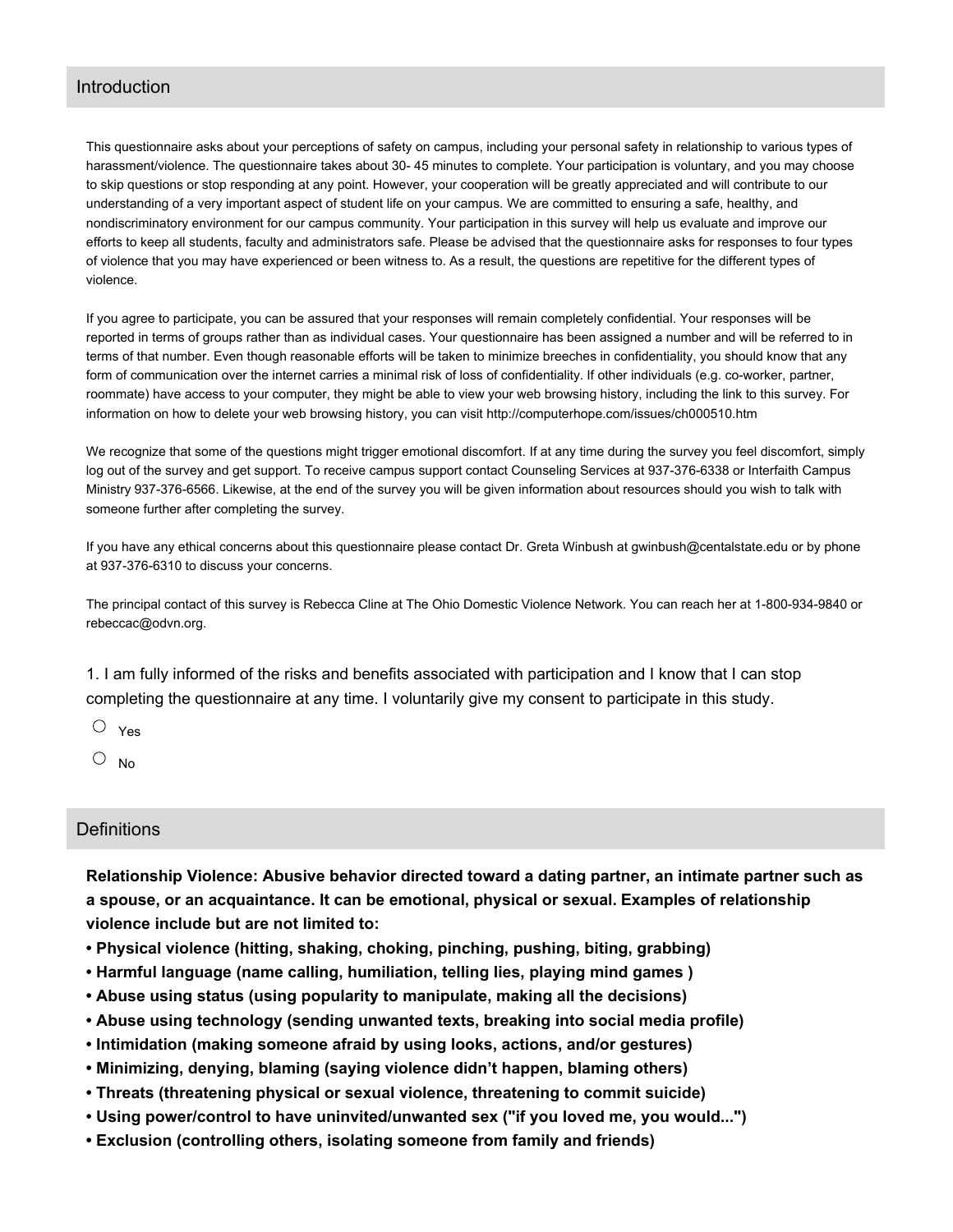**Sexual Assault: A range of behaviors that are unwanted by the recipient and include remarks about physical appearance; persistent sexual advances that are undesired by the recipient; unwanted touching; and unwanted oral, anal, or vaginal penetration or attempted penetration. These behaviors could be initiated by someone known or unknown to the recipient, including someone with whom they are in a relationship.**

**Stalking: Harassing or threatening behavior that an individual engages in repeatedly, such as following a person, appearing at a person's home or place of business, making harassing phone calls, leaving written messages or objects, or vandalizing property.**

**Sexual Harassment: Unwelcome sexual advances, requests for sexual favors, and other physical or verbal conduct of a sexual nature or based on gender or sex; verbal slurs, negative stereotyping, jokes & teasing, and written or graphic material that shows animosity, aversion or disparagement toward an individual or group based upon sex or gender.**

**Peer: A peer is a person of the same age, status, or ability as you.**

### Demographics (All)

We will not report any group data for groups of fewer than five individuals that may be small enough **to reveal identity. Instead, we will combine the groups to eliminate any potential for identifiable demographic information.**

- 2. What is your current gender identity?
- $\circ$  Female
- $\circ$  Male
- $\circlearrowright$  Transgender Female
- $\circ$  Transgender Male
- Genderqueer/Gender‐nonconforming
- $\bigcirc$ Other (please specify)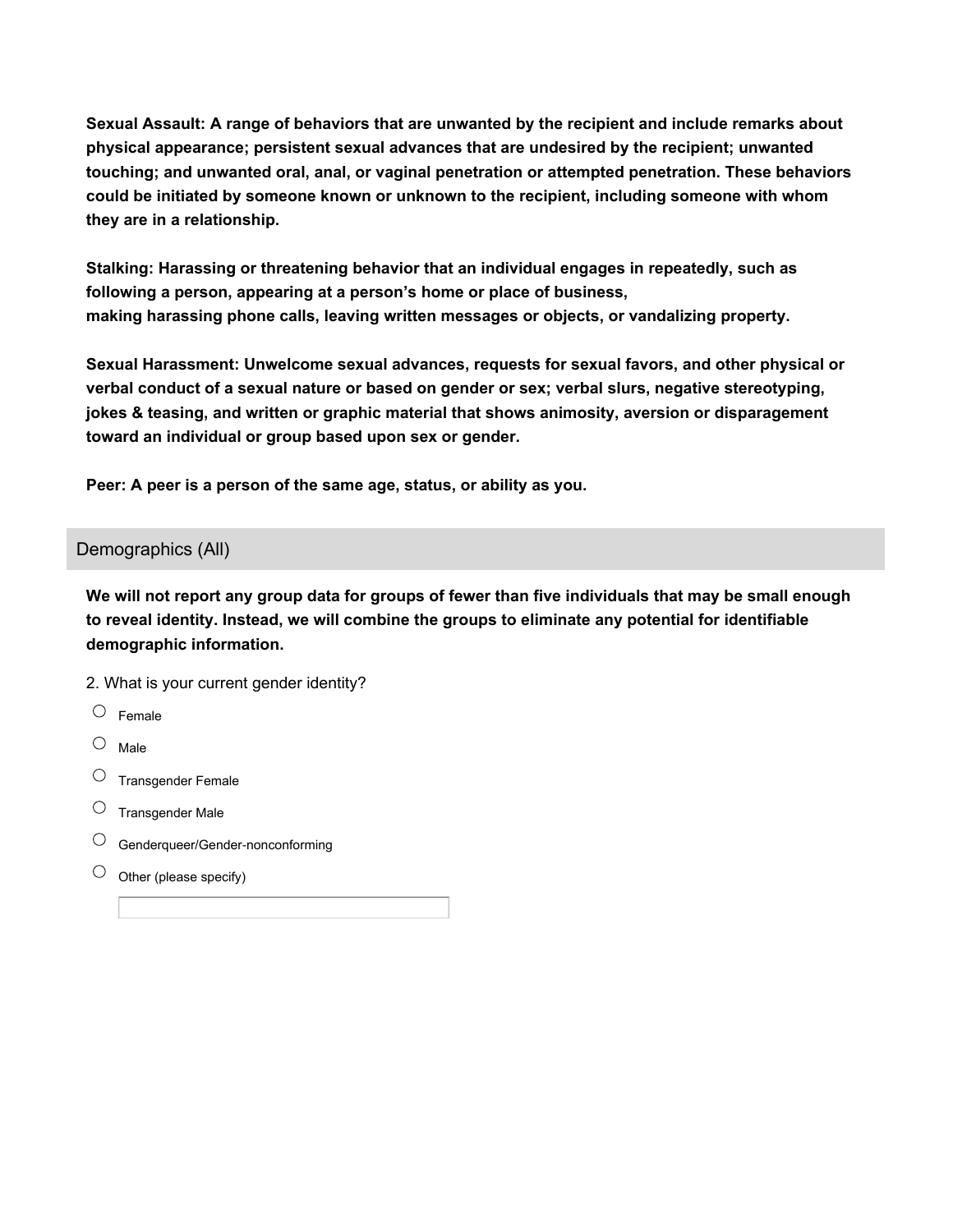# 3. What is your age?

- $\circ$  18-21
- $\overline{O}$  22-26
- $\circ$  27-30
- $\overline{O}$  31-35
- $\circ$  36-45
- $\circ$  46-55
- $\circ$  55+

# 4. What is your ethnicity (as you define it)?

 $\overline{\text{O}}$  Hispanic or Latino  $\overline{\text{O}}$  Not Hispanic or Latino

5. What is your race (as you define it)? (mark all that apply)

|  | $\Box$ American Indian or Alaska Native |  |  |  |
|--|-----------------------------------------|--|--|--|
|--|-----------------------------------------|--|--|--|

- $\Box$  Asian
- **Black or African American**
- □ Native Hawaiian or Other Pacific Islander
- $\Box$  White
- $\Box$  Two or More Races
- $\Box$  Other (please specify)

6. Which term best describes your sexual orientation?

- $\circ$  Bisexual
- $\circ$  Gay
- $\circlearrowright$  Heterosexual/Straight
- $\circlearrowright$  Lesbian
- $\circlearrowright$  Questioning
- $\circlearrowright$  Other (please specify)

7. Do you reside

 $\circ$  On-campus  $\circ$  Off-campus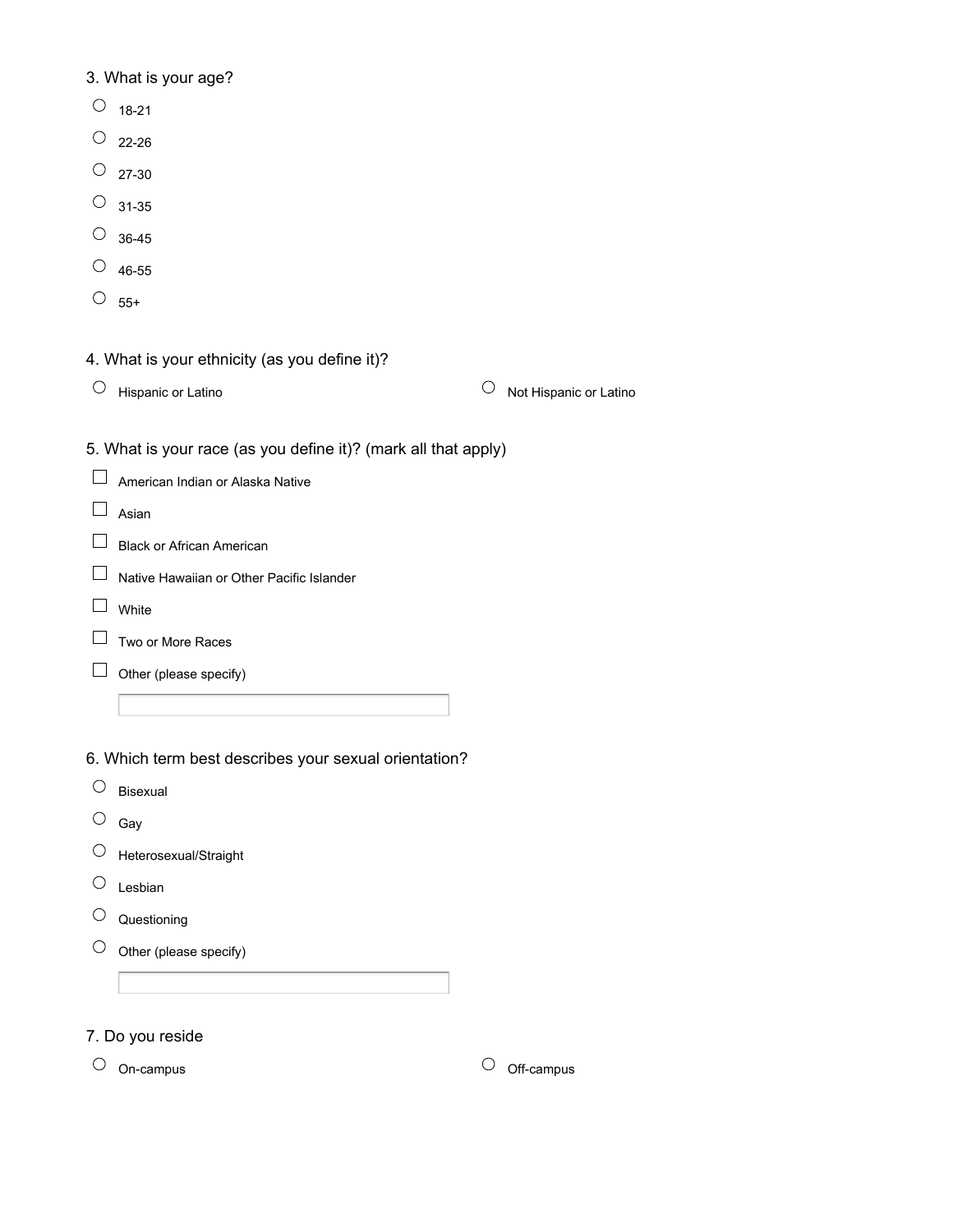8. What types of groups do you participate in on campus? Check all that apply to you.

| <b>Student Government</b>         |
|-----------------------------------|
| <b>Student Activities Council</b> |
| <b>Varsity Athletics</b>          |
| <b>Intramurals</b>                |
| <b>Multicultural Activities</b>   |
| Spiritual Life Organizations      |
| Clubs & Organizations             |
| Greek Life                        |
| Other (please specify)            |
|                                   |
|                                   |

Religiousity Scale (All)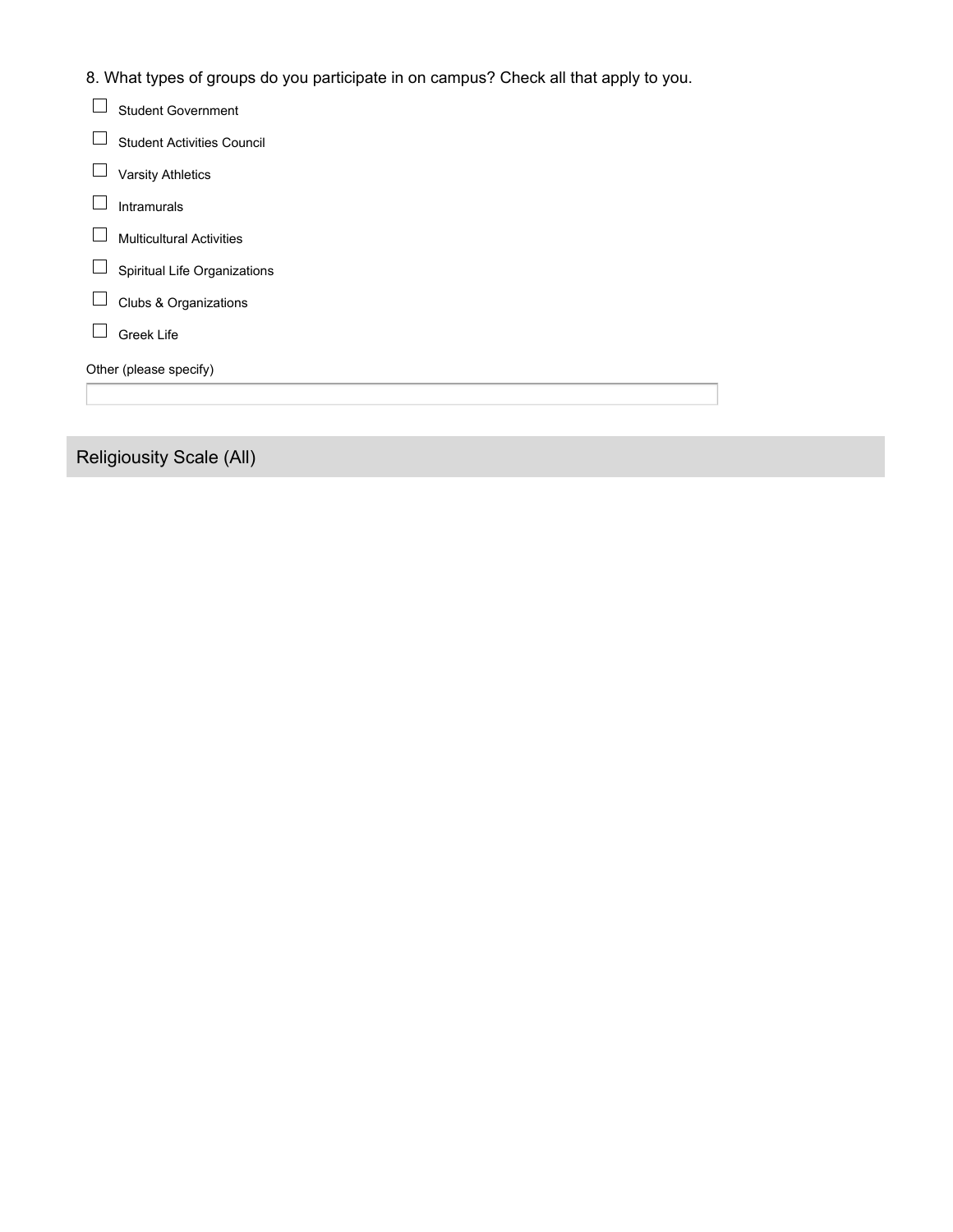9. Please indicate your level of agreement with the following statements with 5=Strongly Agree and

1=Strongly Disagree.

|                                                                                       | 5 (Strongly Agree) | 4          | $\mathsf 3$ | $\overline{2}$ | 1 (Strongly<br>Disagree) |
|---------------------------------------------------------------------------------------|--------------------|------------|-------------|----------------|--------------------------|
| a. My religious faith is<br>extremely important to<br>me.                             | $\bigcirc$         | $\bigcirc$ | $\bigcirc$  | $\bigcirc$     | $\bigcirc$               |
| b. I look to my faith as<br>providing meaning and<br>purpose in my life.              | $\bigcirc$         | $\bigcirc$ | $\bigcirc$  | $\bigcirc$     | $\bigcirc$               |
| c. I consider my self<br>active in my faith or<br>religious institution.              | $\bigcirc$         | $\bigcirc$ | $\bigcirc$  | $\bigcirc$     | $\bigcirc$               |
| d. My faith is an<br>important part of who I<br>am as a person.                       | $\bigcirc$         | $\bigcirc$ | $\bigcirc$  | $\bigcirc$     | $\bigcirc$               |
| e. My relationship with<br>the Eternal Being is<br>extremely important to<br>me.      | $\bigcirc$         | $\bigcirc$ | $\bigcirc$  | $\bigcirc$     | $\bigcirc$               |
| f. I enjoy being around<br>others who share my<br>faith.                              | $\bigcirc$         | $\bigcirc$ | $\bigcirc$  | $\bigcirc$     | $\bigcirc$               |
| g. I look to my faith as a<br>source of comfort.                                      | $\bigcirc$         | $\bigcirc$ | $\bigcirc$  | $\bigcirc$     | $\bigcirc$               |
| h. My faith is an<br>important part of my<br>individuality.                           | $\bigcirc$         | $\bigcirc$ | $\bigcirc$  | $\bigcirc$     | $\bigcirc$               |
| i. I make a conscious<br>effort to live in<br>accordance with my<br>spiritual values. | $\bigcirc$         | $\circ$    | $\circ$     | $\circ$        | $\bigcirc$               |
| j. My faith guides my<br>whole approach to life.                                      | $\bigcirc$         | $\bigcirc$ | $\bigcirc$  | $\bigcirc$     | $\bigcirc$               |

\* 10. What is your current status? (Please mark only one)

 $\circlearrowright$  First year student

 $\circ$  Second year student

 $\circlearrowright$  Third year student

 $\circlearrowright$  Fourth year student

 $\circlearrowright$  Professor/Faculty

 $\circlearrowright$  Staff/Administrator

 $\circlearrowright$  Other (please specify)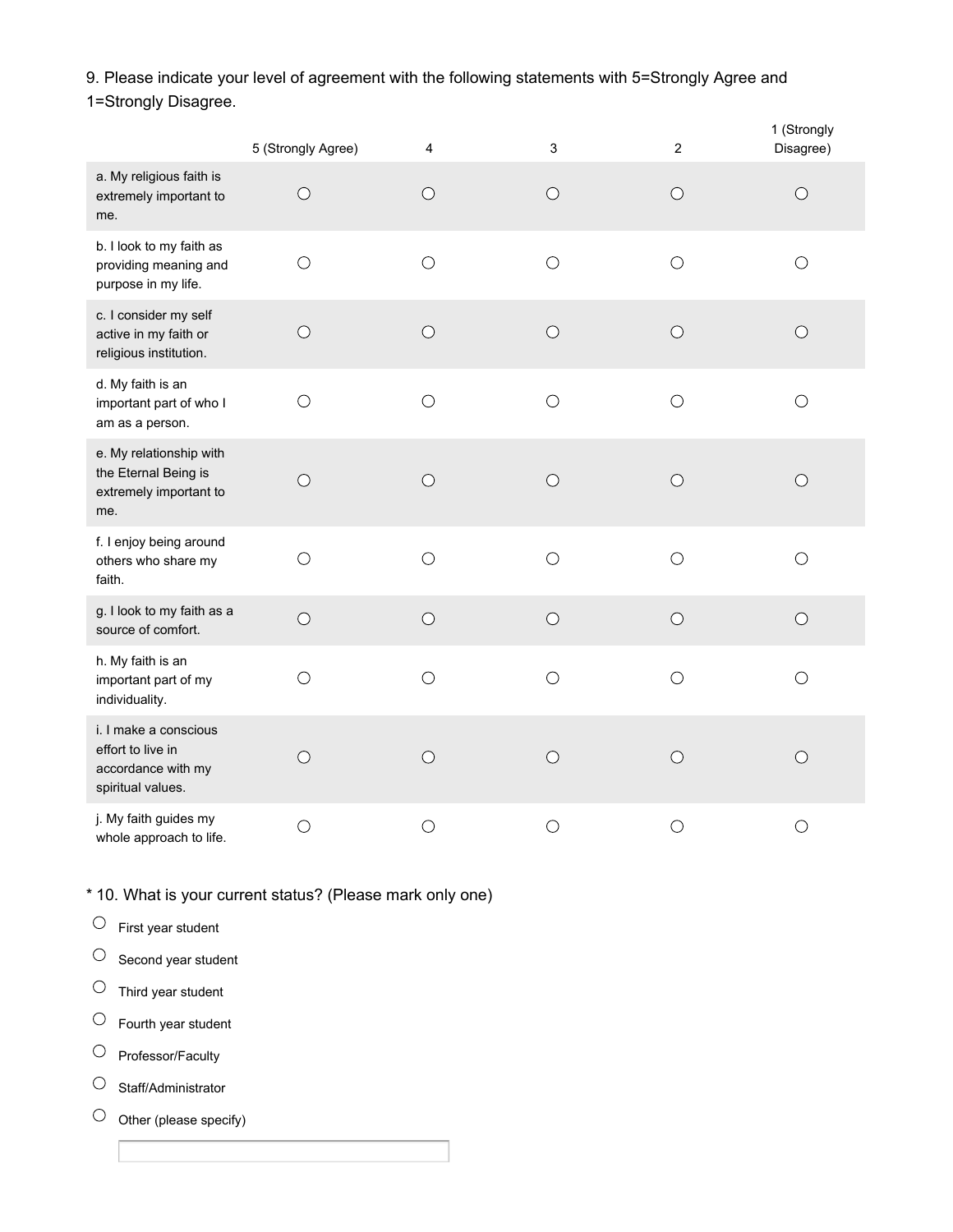11. Please indicate your level of agreement with the following statements:

|                                                                                          | 5 (Strongly Agree) | 4               | 3          | 2          | 1 (Strongly<br>Disagree) |
|------------------------------------------------------------------------------------------|--------------------|-----------------|------------|------------|--------------------------|
| a. I feel valued in the<br>classroom/learning<br>environment.                            | $\bigcirc$         | $\bigcirc$      | $\bigcirc$ | $\bigcirc$ | $\bigcirc$               |
| b. Faculty, staff, &<br>administrators respect<br>what students on this<br>campus think. | ◯                  | $\left(\right)$ | O          | O          | O                        |
| c. I think faculty are<br>genuinely concerned<br>about my welfare.                       | $\bigcirc$         | $\bigcirc$      | $\bigcirc$ | $\bigcirc$ | $\bigcirc$               |
| d. I think administrators<br>are genuinely concerned<br>about my welfare.                | $\bigcirc$         | ◯               | $\bigcirc$ | $\bigcirc$ | $\bigcirc$               |
| e. I feel close to people<br>on this campus.                                             | $\bigcirc$         | $\bigcirc$      | $\bigcirc$ | $\bigcirc$ | $\bigcirc$               |
| f. I feel like I am a part of<br>this university/school.                                 | $\bigcirc$         | $\bigcirc$      | $\bigcirc$ | $\bigcirc$ | $\bigcirc$               |
| g. I am happy to be at<br>this university.                                               | $\bigcirc$         | $\bigcirc$      | $\bigcirc$ | $\bigcirc$ | $\bigcirc$               |
| h. The faculty, staff, &<br>administrators at this<br>school treat students<br>fairly.   | $\bigcirc$         | $\bigcirc$      | $\bigcirc$ | $\bigcirc$ | $\bigcirc$               |
| i. I feel safe on this<br>campus.                                                        | $\bigcirc$         | $\bigcirc$      | $\bigcirc$ | $\bigcirc$ | $\bigcirc$               |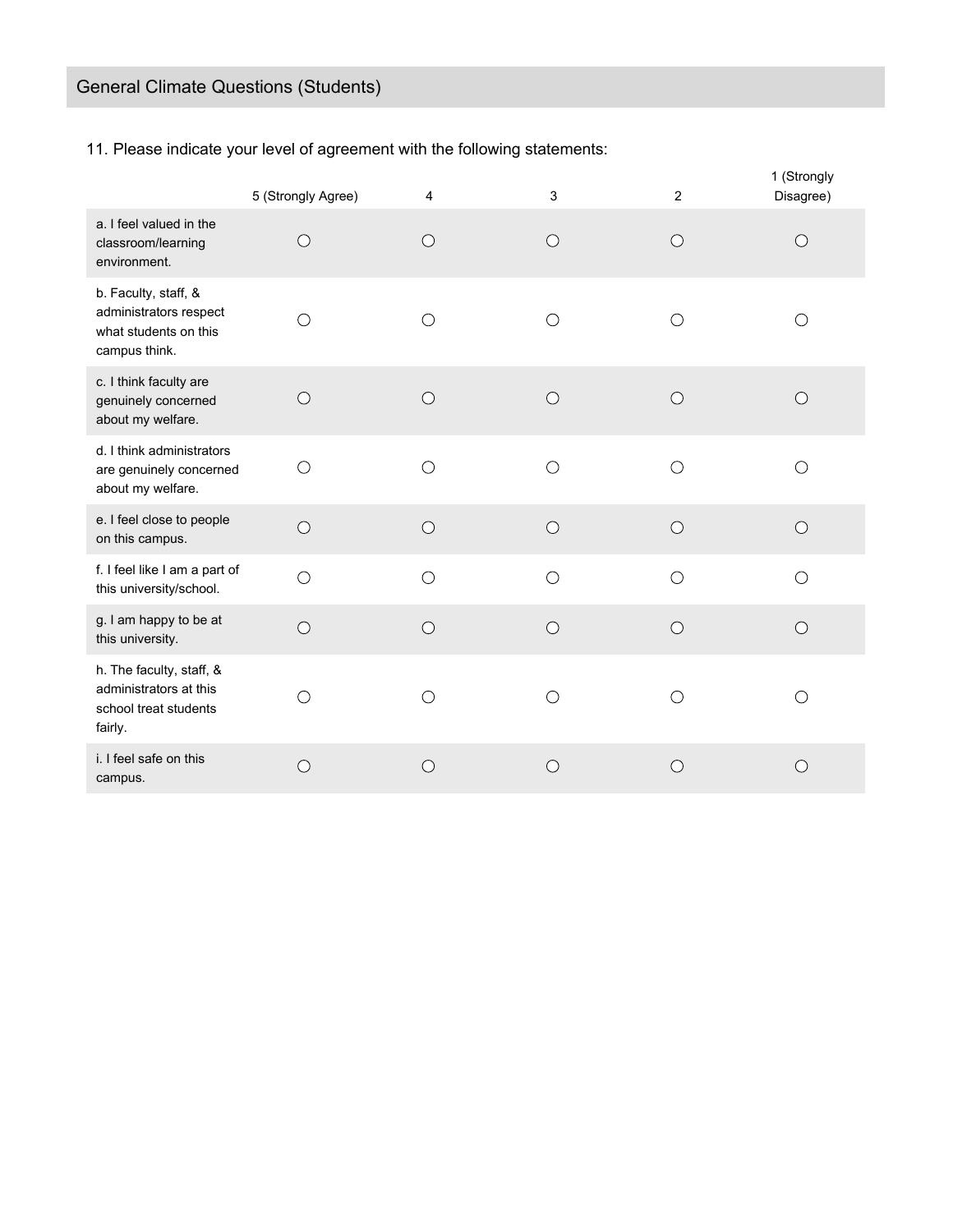# 12. Please indicate your level of agreement with the following statements:

|                                                                                                                         | <b>Strongly Agree</b> | Agree                   | Disagree                 | <b>Strongly Disagree</b> | Don't Know |
|-------------------------------------------------------------------------------------------------------------------------|-----------------------|-------------------------|--------------------------|--------------------------|------------|
| a. College officials<br>(administrators, public<br>safety officers) should<br>do more to protect<br>students from harm. | $\bigcirc$            | $\bigcirc$              | $\bigcirc$               | $\bigcirc$               | $\bigcirc$ |
| b. If a crisis happened<br>on campus, my college<br>would handle it well.                                               | О                     | С                       | O                        | С                        | ∩          |
| c. The college responds<br>too slowly in emergency<br>situations.                                                       | $\bigcirc$            | $\bigcirc$              | O                        | $\bigcirc$               | $\bigcirc$ |
| d. College officials<br>handle incidents in a fair<br>& responsible manner.                                             | $\bigcirc$            | ◯                       | C                        | ◯                        | ∩          |
| e. My college does<br>enough to protect the<br>safety of students.                                                      | $\bigcirc$            | $\overline{C}$          | ◯                        | $\bigcap$                | ∩          |
| f. There is a good<br>support system on<br>campus for students<br>going through difficult<br>times.                     | C                     | $\widehat{\phantom{a}}$ | $\overline{\phantom{a}}$ |                          | Ω          |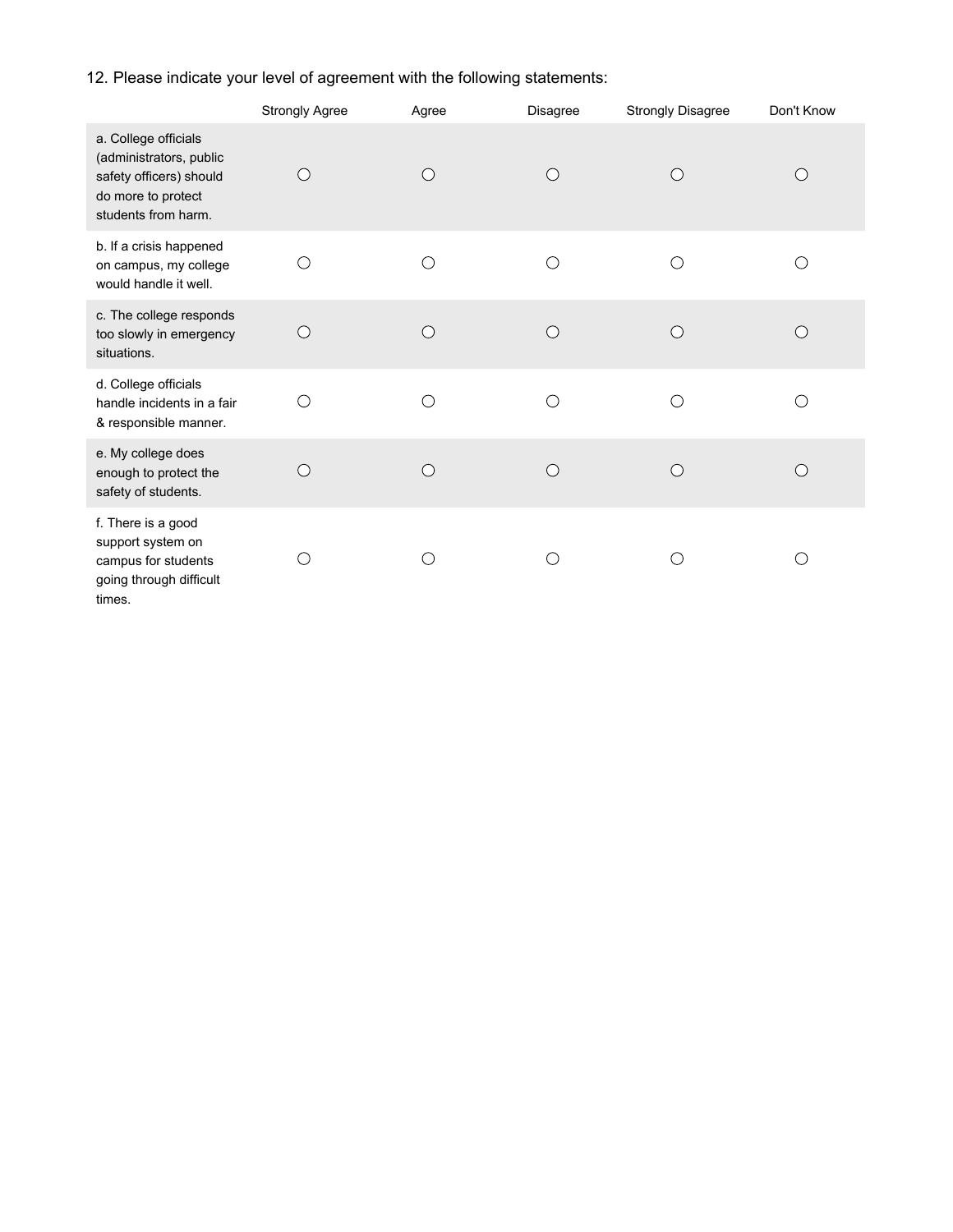13. For the next few questions, based on behavior you have observed or opinions you have heard, how likely are STUDENTS willing to:

|                                                                                                                                                                     | Very likely | Moderately likely | Somewhat likely | Not at all likely |
|---------------------------------------------------------------------------------------------------------------------------------------------------------------------|-------------|-------------------|-----------------|-------------------|
| a. Confront other<br>students who make<br>inappropriate or<br>negative sexual<br>comments and<br>gestures?                                                          | $\bigcirc$  | $\bigcirc$        | $\bigcirc$      | $\bigcirc$        |
| b. Report other students<br>who continue to engage<br>in sexual harassing or<br>unwanted sexual<br>behaviors after having<br>been previously<br>confronted to stop? | $\bigcirc$  | $\bigcirc$        | $\bigcirc$      | $\bigcirc$        |
| c. Report other students<br>who use force or<br>pressure someone to<br>engage in sexual<br>contact?                                                                 | $\bigcirc$  | $\bigcirc$        | $\bigcirc$      | $\bigcirc$        |
| d. Allow personal<br>loyalties to affect<br>reporting of sexual<br>assault?                                                                                         | $\bigcirc$  | $\bigcirc$        | $\bigcirc$      | $\bigcirc$        |
| e. Choose not to report<br>sexual assault out of<br>concern they or others<br>will be punished?                                                                     | $\bigcirc$  | $\circ$           | $\bigcirc$      | $\bigcirc$        |
| f. Be interviewed as or<br>serve as a witness in a<br>sexual assault case if<br>they knew relevant<br>information regarding<br>the case?                            | О           | O                 | $\bigcirc$      | $\bigcirc$        |

# Staff Climate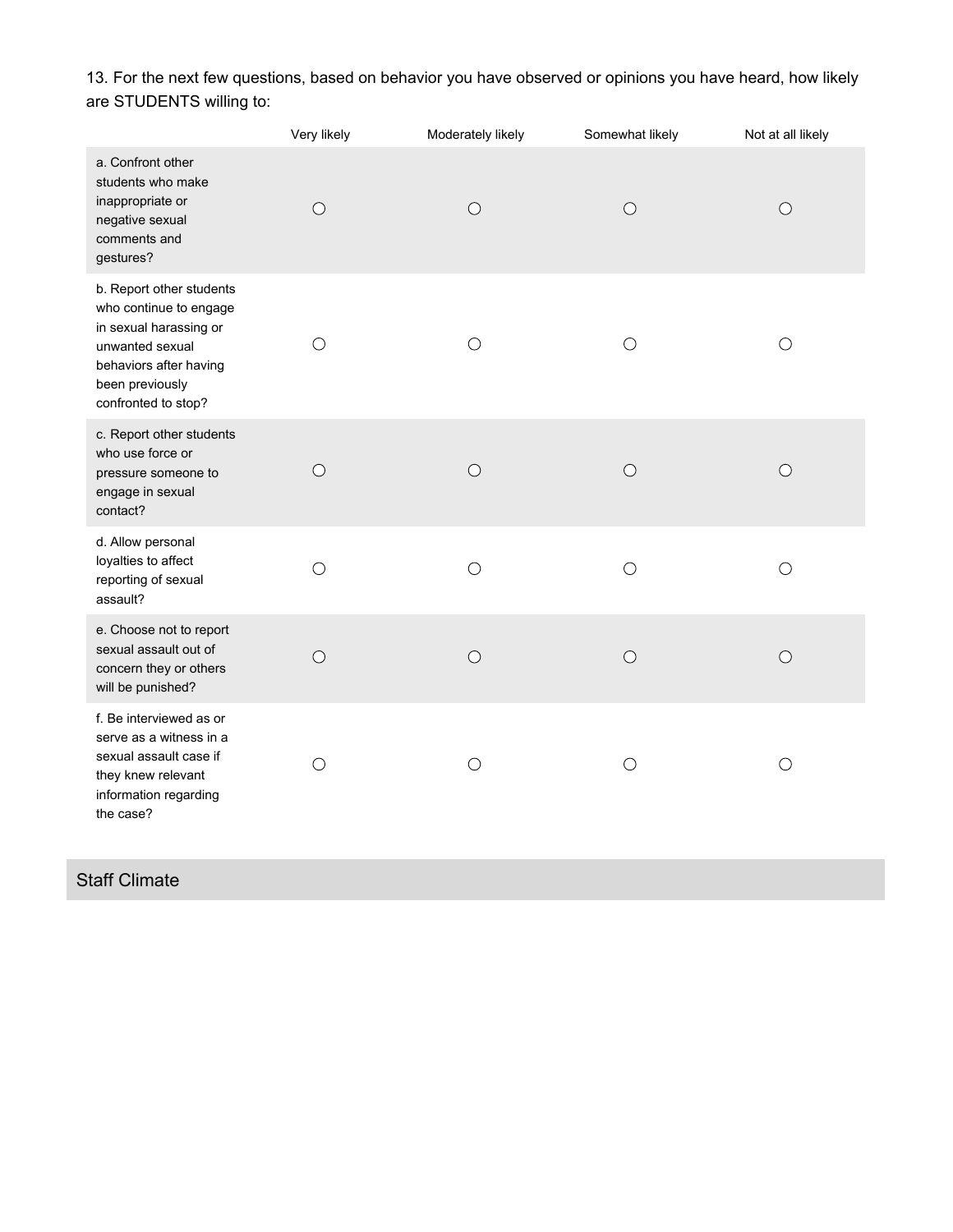14. (Staff) Please indicate your level of agreement with the following statements.

|                                                                                          | 5 (Strongly Agree) | 4          | 3          | 2          | 1 (Strongly<br>Disagree) |
|------------------------------------------------------------------------------------------|--------------------|------------|------------|------------|--------------------------|
| a. I feel valued in the<br>university/on campus.                                         | ◯                  | $\bigcirc$ | $\bigcirc$ | $\bigcirc$ | $\left(\right)$          |
| b. Faculty, staff, &<br>administrators respect<br>what students on this<br>campus think. | ◯                  | ◯          | ∩          | ∩          |                          |
| c. I think students are<br>genuinely concerned<br>about my welfare.                      | ∩                  | ∩          | ∩          | $\bigcap$  |                          |
| d. I think my colleagues<br>are genuinely concerned<br>about my welfare.                 | ◯                  | ∩          | ∩          | ∩          |                          |
| e. I feel close to people<br>on this campus.                                             | $\bigcirc$         | $\bigcirc$ | $\bigcirc$ | $\bigcirc$ | $\bigcirc$               |
| f. I feel like I am a part of<br>this college/university.                                | $\bigcirc$         | $\bigcirc$ | ∩          | ◯          | ∩                        |
| g. The administration<br>treats the faculty & staff<br>fairly.                           | ∩                  | ∩          | $\bigcap$  | ◯          | $($ )                    |
| h. I feel safe on this<br>campus.                                                        |                    | ◯          | ∩          | ◯          | ∩                        |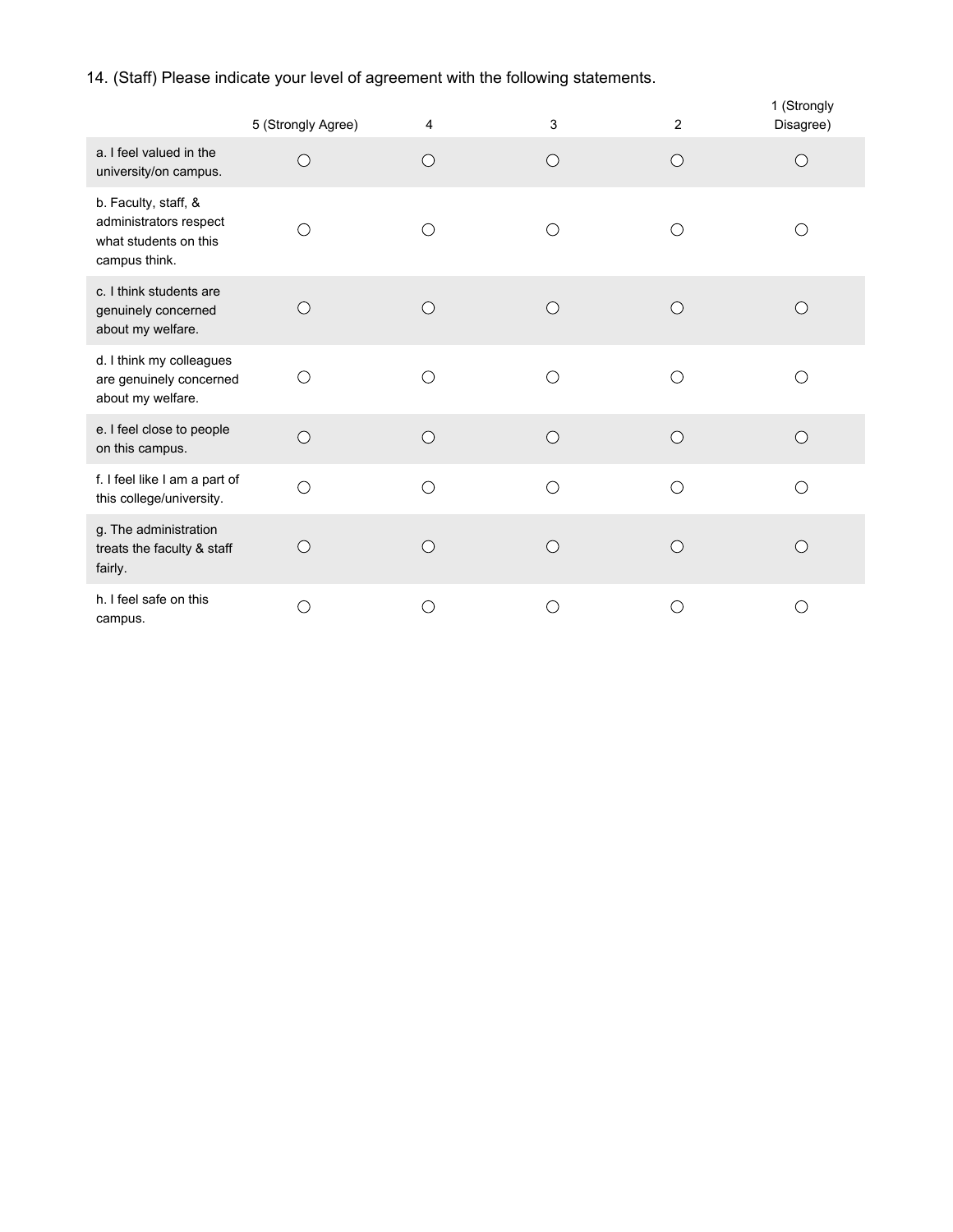# 15. (Staff) Please indicate your level of agreement to the following statements.

|                                                                                                                           | <b>Strongly Agree</b> | Agree      | <b>Disagree</b> | <b>Strongly Disagree</b> | Don't Know |
|---------------------------------------------------------------------------------------------------------------------------|-----------------------|------------|-----------------|--------------------------|------------|
| a. College officials<br>should do more to<br>protect faculty/staff and<br>administrators from<br>harm.                    | $\bigcirc$            | $\bigcirc$ | ∩               | ∩                        | $\bigcirc$ |
| b. If a crisis happened<br>on campus, my college<br>would handle it well.                                                 | O                     | ∩          | O               | О                        | ∩          |
| c. The college responds<br>too slowly in emergency<br>situations.                                                         | $\bigcirc$            | $\bigcirc$ | $\bigcirc$      | $\bigcirc$               | ∩          |
| d. College officials<br>handle incidents in a fair<br>& responsible manner.                                               | ∩                     |            | ∩               | ◯                        | ∩          |
| e. My college does<br>enough to protect the<br>safety of faculty/staff &<br>administrators.                               | $\bigcirc$            | $\bigcirc$ | $\bigcirc$      | ◯                        | ∩          |
| f. There is a good<br>support system on<br>campus for faculty/staff<br>& administrators going<br>through difficult times. | ◯                     |            |                 |                          | ◯          |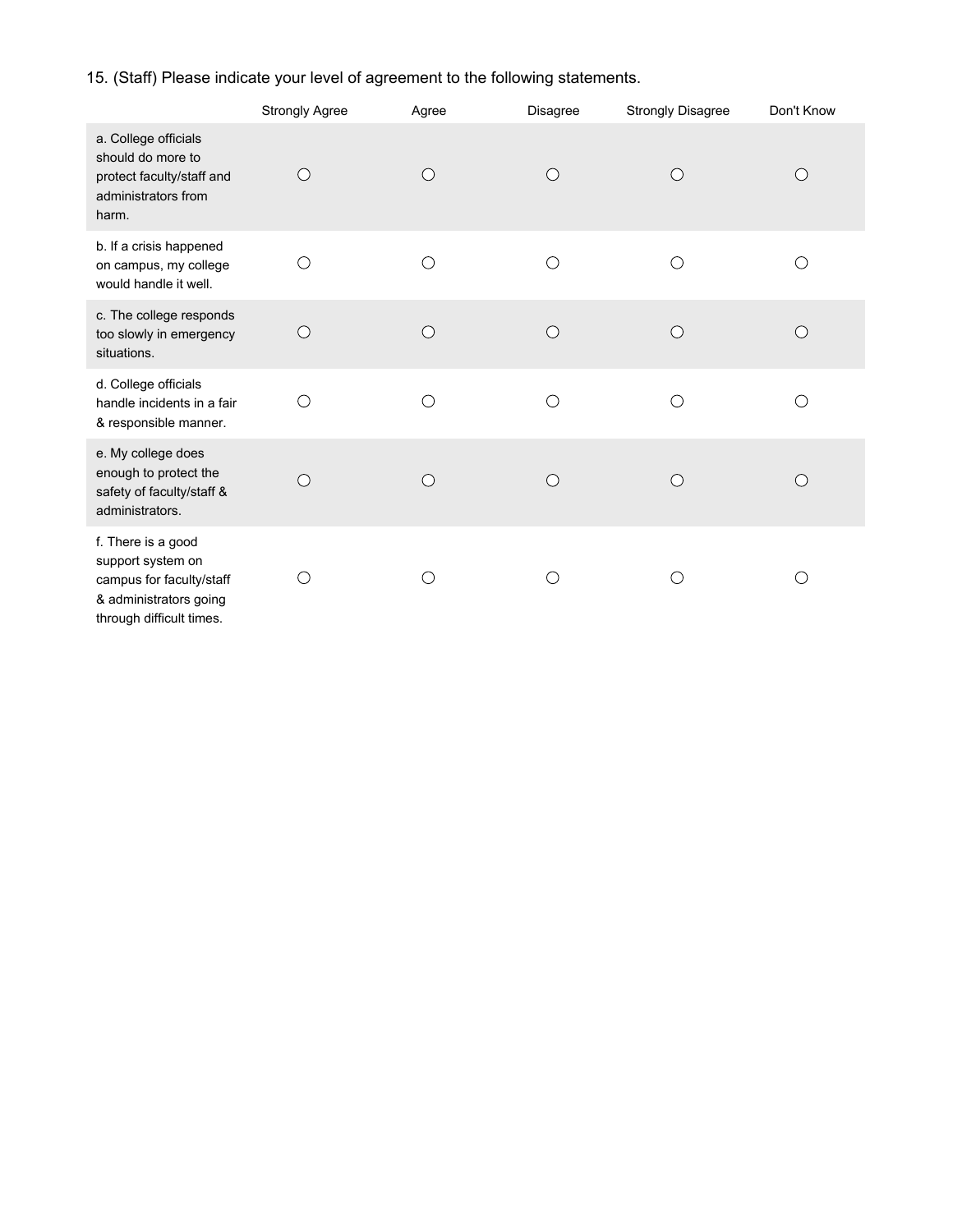16. (Staff) For the next few questions, based on behavior you have observed, how likely are FACULTY/COLLEAGUES willing to:

|                                                                                                                                                                                  | Very likely | Moderately likely | Slightly likely | Not at all likely |
|----------------------------------------------------------------------------------------------------------------------------------------------------------------------------------|-------------|-------------------|-----------------|-------------------|
| a. Confront other<br>faculty/colleagues who<br>make inappropriate or<br>negative sexual<br>comments and<br>gestures?                                                             | $\bigcirc$  | $\bigcirc$        | $\bigcirc$      | $\bigcirc$        |
| b. Report other<br>faculty/colleagues who<br>continue to engage in<br>sexual harassing or<br>unwanted sexual<br>behaviors after having<br>been previously<br>confronted to stop? | $\bigcirc$  | $\bigcirc$        | $\bigcirc$      | $\bigcirc$        |
| c. Report other<br>faculty/colleagues who<br>use force or pressure to<br>engage in sexual<br>contact?                                                                            | $\bigcirc$  | $\bigcirc$        | $\bigcirc$      | $\bigcirc$        |
| d. Allow personal<br>loyalties to affect<br>reporting of sexual<br>assault?                                                                                                      | $\bigcirc$  | $\bigcirc$        | $\bigcirc$      | $\bigcirc$        |
| e. Choose not to report<br>sexual assault out of<br>concern they or others<br>will be punished?                                                                                  | $\bigcirc$  | $\bigcirc$        | $\bigcirc$      | $\circ$           |
| f. Be interviewed as or<br>serve as a witness in a<br>sexual assault case if<br>they knew relevant<br>information regarding<br>the case?                                         | $\bigcirc$  | O                 | $\bigcirc$      | О                 |

### Perceptions of Leadership, Policies and Reporting (Relationship Violence)(All)

**Relationship Violence is abusive behavior directed toward a dating partner, an intimate partner such as a spouse, or an acquaintance. It can be emotional, physical or sexual. Examples of relationship violence include but are not limited to:**

- **• Physical violence (hitting, shaking, choking, pinching, pushing, biting, grabbing)**
- **• Harmful language (name calling, humiliation, telling lies, playing mind games )**
- **• Abuse using status (using popularity to manipulate, making all the decisions)**
- **• Abuse using technology (sending unwanted texts, breaking into social media profile)**
- **• Intimidation (making someone afraid by using looks, actions, and/or gestures)**
- **• Minimizing, denying, blaming (saying violence didn't happen, blaming others)**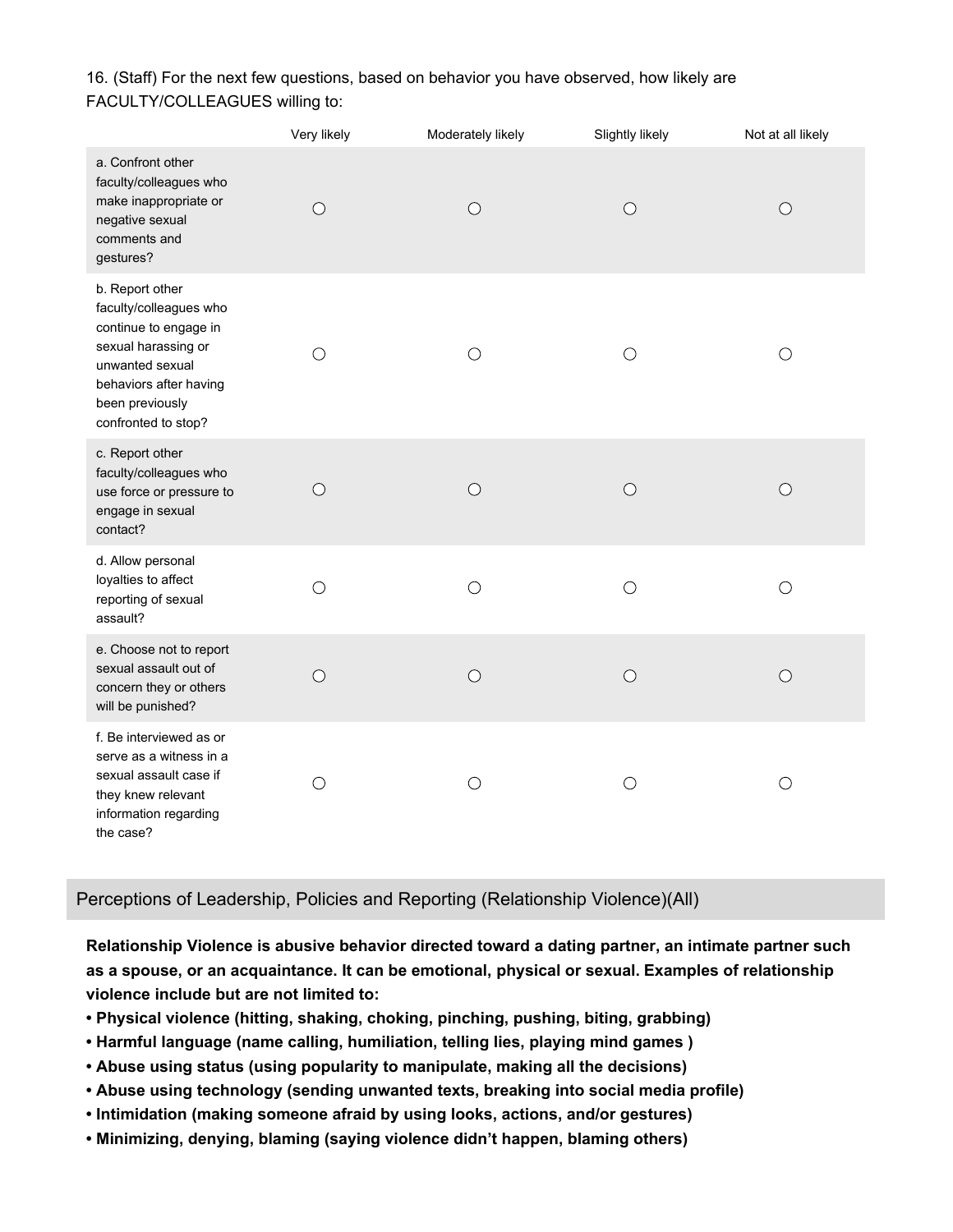- **• Threats (threatening physical or sexual violence, threatening to commit suicide)**
- **• Using power/control to have uninvited/unwanted sex ("if you loved me, you would...")**
- **• Exclusion (controlling others, isolating someone from family and friends)**

17. If someone were to report an incidence of RELATIONSHIP VIOLENCE to a campus authority, how likely is it that:

|                                                                                                                                                        | Very Likely | Moderately Likely | <b>Slightly Likely</b> | Not at all Likely |
|--------------------------------------------------------------------------------------------------------------------------------------------------------|-------------|-------------------|------------------------|-------------------|
| a. The university would<br>take the report seriously.                                                                                                  | $\bigcirc$  | $\bigcirc$        | $\bigcirc$             | $\bigcirc$        |
| b. The university would<br>keep knowledge of the<br>report limited to those<br>who need to know in<br>order for the university to<br>respond properly. | $\bigcirc$  | $\bigcirc$        | $\bigcirc$             | $\bigcirc$        |
| c. The university would<br>forward the report<br>outside the campus to<br>criminal investigators<br>with the victim's<br>agreement.                    | $\bigcirc$  | $\bigcirc$        | $\bigcirc$             | $\bigcirc$        |
| d. The university would<br>take steps to protect the<br>safety of the person<br>making the report.                                                     | $\bigcirc$  | $\bigcirc$        | $\bigcirc$             | $\bigcirc$        |
| e. The university would<br>support the person<br>making the report.                                                                                    | $\bigcirc$  | $\bigcirc$        | $\bigcirc$             | $\bigcirc$        |
| f. The university would<br>take corrective action to<br>address factors that may<br>have led to relationship<br>violence.                              | $\bigcirc$  | O                 | O                      | $\bigcirc$        |
| g. The university would<br>take corrective action<br>against the offender.                                                                             | $\bigcirc$  | $\bigcirc$        | $\bigcirc$             | $\bigcirc$        |
| h. The university would<br>take steps to protect the<br>person making the<br>report from retaliation.                                                  |             |                   |                        |                   |
| i. Students would label<br>the person making the<br>report a troublemaker.                                                                             | $\bigcirc$  | $\bigcirc$        | $\bigcirc$             | $\bigcirc$        |
| j. Students would<br>support the person<br>making the report.                                                                                          | О           | $\bigcirc$        | O                      | $\bigcirc$        |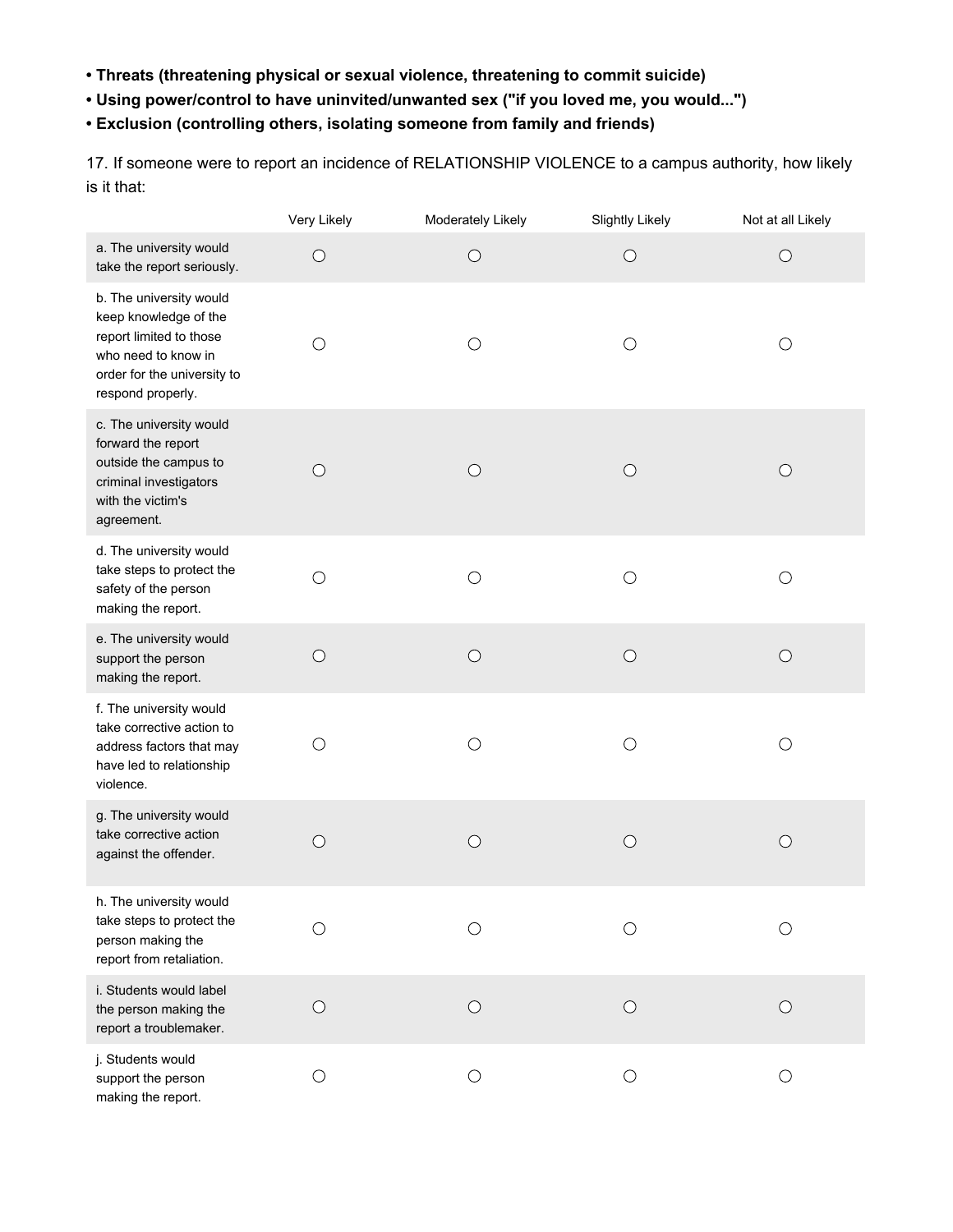|                                                                                                                     | Very Likely | Moderately Likely | <b>Slightly Likely</b> | Not at all Likely      |
|---------------------------------------------------------------------------------------------------------------------|-------------|-------------------|------------------------|------------------------|
| k. The alleged<br>offender(s) or their<br>associates would<br>retaliate against the<br>person making the<br>report. |             |                   |                        | $\left( \quad \right)$ |
| I. The educational<br>achievement/career of<br>the person making the<br>report would suffer.                        |             |                   |                        |                        |

Relationship Violence Policy Training (All)

18. Have you received training in policies & procedures regarding incidents of RELATIONSHIP VIOLENCE (that is, what is defined as relationship violence, how to report an incident, confidential resources, procedures for investigating, who are mandated reporters)?

| $\bigcirc$ | Yes                                                    |                                                                                             |                                                                        |                     | No                     |        |            |                          |
|------------|--------------------------------------------------------|---------------------------------------------------------------------------------------------|------------------------------------------------------------------------|---------------------|------------------------|--------|------------|--------------------------|
|            | Very Useful                                            | 19. If yes, how useful did you think the training was?<br>$\circlearrowright$<br>Moderately | Somewhat                                                               | $\circlearrowright$ | <b>Slightly Useful</b> | $\cup$ | Not Useful | Did not take             |
|            |                                                        | Useful                                                                                      | Useful                                                                 |                     |                        |        |            | training                 |
|            |                                                        | Relationship Violence Prevention Training (All)                                             |                                                                        |                     |                        |        |            |                          |
|            |                                                        |                                                                                             | 20. Have you received training in prevention of relationship violence? |                     |                        |        |            |                          |
| O          | Yes                                                    |                                                                                             |                                                                        |                     | No                     |        |            |                          |
|            | 21. If yes, how useful did you think the training was? |                                                                                             |                                                                        |                     |                        |        |            |                          |
|            | Very Useful                                            | $\bigcirc$<br>Moderately<br>Useful                                                          | Somewhat<br>Useful                                                     | O                   | <b>Slightly Useful</b> | $\cup$ | Not Useful | Did not take<br>training |
|            |                                                        |                                                                                             | <u> Ductandor Confidence Dolationship Violence (All)</u>               |                     |                        |        |            |                          |

Bystander Confidence Relationship Violence (All)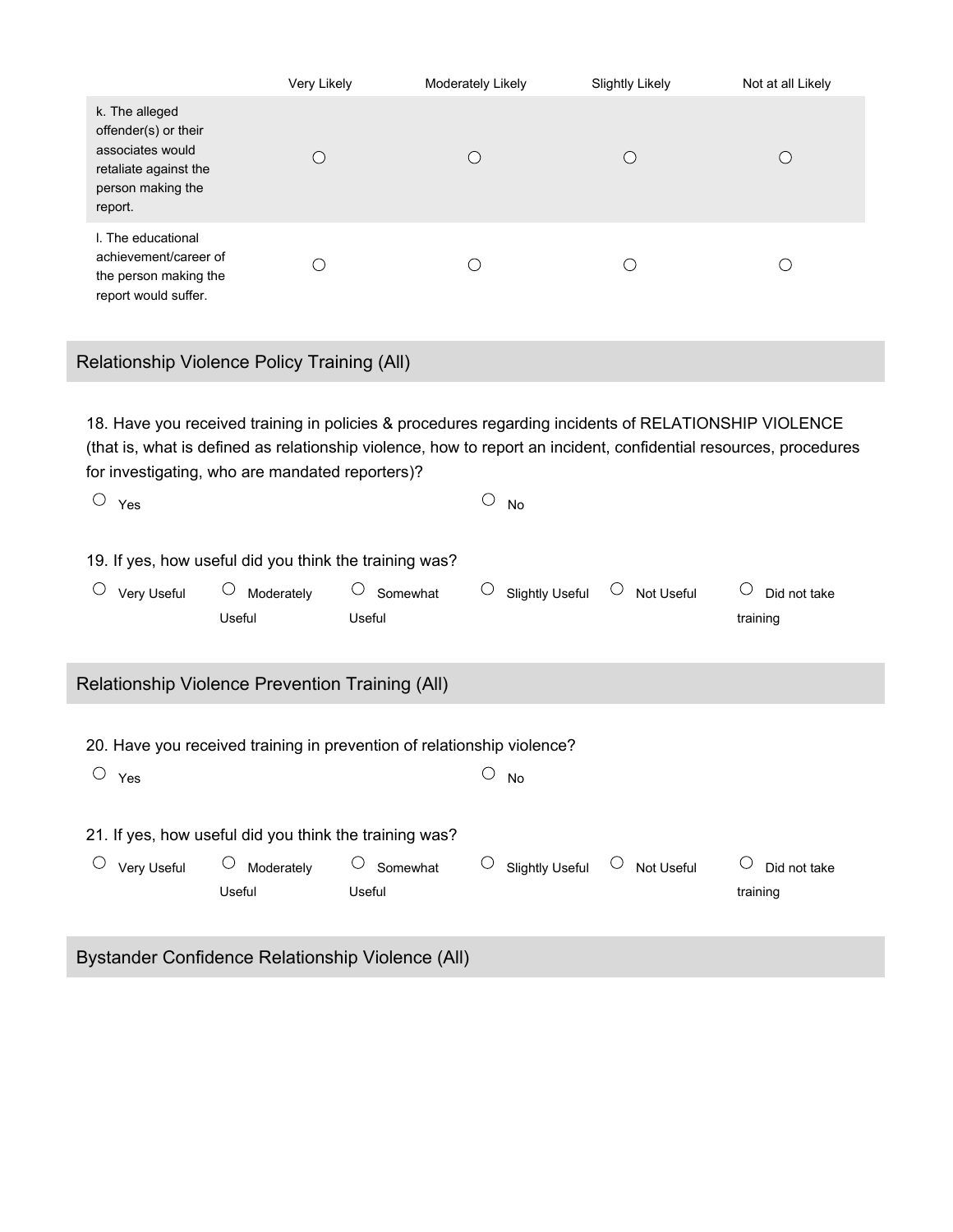22. Please indicate your level of agreement to the following statements about RELATIONSHIP VIOLENCE:

|                                                                                                                                                            | Strongly agree | Agree | <b>Disagree</b> | Strongly disagree |
|------------------------------------------------------------------------------------------------------------------------------------------------------------|----------------|-------|-----------------|-------------------|
| a. If a friend or I were in<br>a relationship with<br>someone who uses<br>violence, I know where<br>to go to get help.                                     |                |       |                 |                   |
| b. I understand the<br>university's/college's<br>formal procedures to<br>address complaints of<br>relationship violence.                                   |                |       |                 |                   |
| c. I have confidence that<br>my university/college will<br>follow the formal<br>procedures to address<br>complaints of<br>relationship violence<br>fairly. |                |       |                 |                   |

Perceptions of Leadership, Policies and Reporting (Sexual Assault) All

**Sexual assault includes a range of behaviors that are unwanted by the recipient and include remarks about physical appearance; persistent sexual advances that are undesired by the recipient; unwanted touching; and unwanted oral, anal, or vaginal penetration or attempted penetration. These behaviors could be initiated by someone known or unknown to the recipient, including someone they are in a relationship with. Sexual violence includes rape, sexual assault, sexual harassment, street harassment, and other unwanted sexual behaviors.**

23. If someone were to report a SEXUAL ASSAULT to a campus authority, based on behavior you have observed or opinions you have heard, how likely is it that:

|                                                                                                                                                        | Very Likely | <b>Moderately Likely</b> | <b>Slightly Likely</b> | Not at all Likely |
|--------------------------------------------------------------------------------------------------------------------------------------------------------|-------------|--------------------------|------------------------|-------------------|
| a. The university would<br>take the report seriously.                                                                                                  |             | $\left($                 |                        |                   |
| b. The university would<br>keep knowledge of the<br>report limited to those<br>who need to know in<br>order for the university to<br>respond properly. |             |                          |                        |                   |
| c. The university would<br>forward the report<br>outside the campus to<br>criminal investigators<br>with the victim's<br>agreement.                    |             |                          |                        |                   |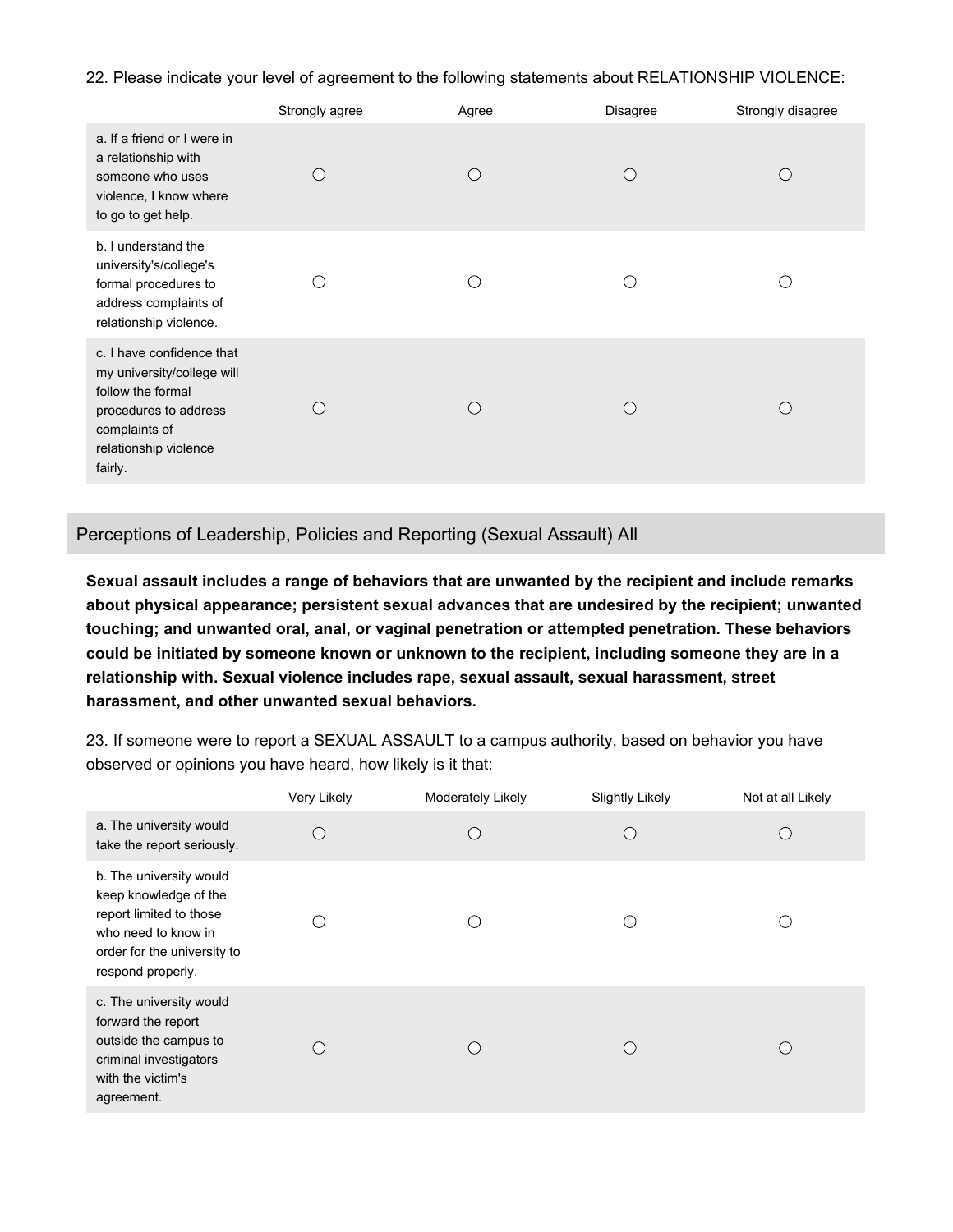|                                                                                                                        | Very Likely | Moderately Likely | <b>Slightly Likely</b> | Not at all Likely |
|------------------------------------------------------------------------------------------------------------------------|-------------|-------------------|------------------------|-------------------|
| d. The university would<br>take steps to protect the<br>safety of the person<br>making the report.                     | $\bigcirc$  | $\bigcirc$        | $\bigcirc$             | $\left(\right)$   |
| e. The university would<br>support the person<br>making the report.                                                    | $\bigcirc$  | $\bigcirc$        | $\bigcirc$             | $\bigcirc$        |
| f. The university would<br>take corrective action to<br>address factors that may<br>have led to the sexual<br>assault. | $\bigcirc$  | $\bigcirc$        | $\bigcirc$             | O                 |
| g. The university would<br>take corrective action<br>against the offender.                                             | $\bigcirc$  | $\bigcirc$        | $\bigcirc$             | $\bigcirc$        |
| h. The university would<br>take steps to protect the<br>person making the<br>report from retaliation.                  | $\bigcirc$  | $\bigcirc$        | $\bigcirc$             | $\bigcirc$        |
| i. Students would label<br>the person making the<br>report a troublemaker.                                             | $\bigcirc$  | $\bigcirc$        | $\bigcirc$             | $\bigcirc$        |
| j. Students would<br>support the person<br>making the report.                                                          | $\bigcirc$  | $\bigcirc$        | $\bigcirc$             | О                 |
| k. The alleged<br>offender(s) or their<br>associates would<br>retaliate against the<br>person making the<br>report.    | $\bigcirc$  | $\bigcirc$        | $\bigcirc$             | $\bigcirc$        |
| I. The educational<br>achievement/career of<br>the person making the<br>report would suffer.                           | O           | O                 | О                      |                   |

Sexual Violence Policy Training (All)

24. Have you received training in policies & procedures regarding incidents of sexual assault (that is, what is defined as sexual assault, how to report an incident, confidential resources, procedures for investigating, who is a mandated reporter on campus)?

 $\overline{\text{O}}$   $\gamma_{\text{es}}$   $\overline{\text{O}}$   $\gamma_{\text{os}}$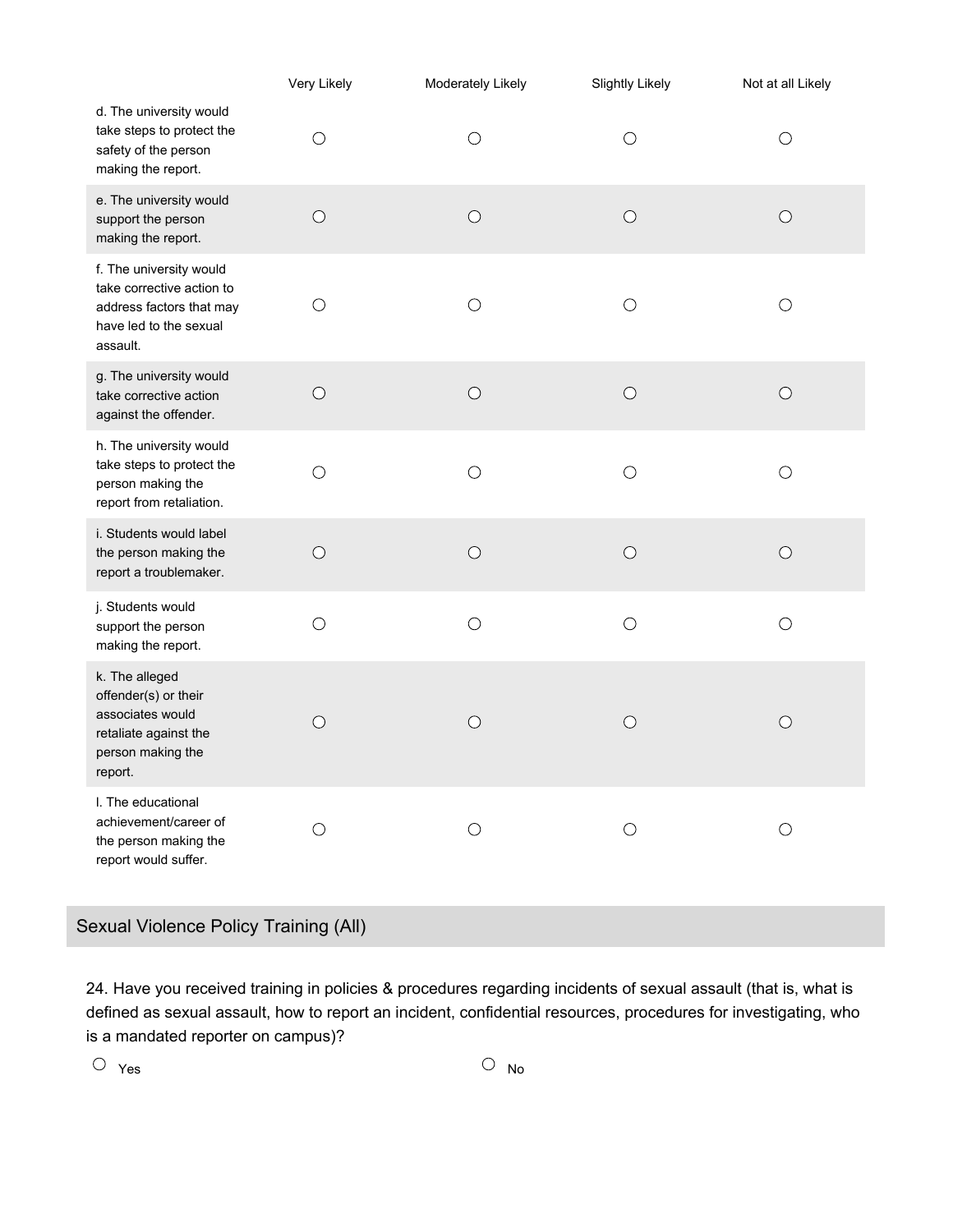| 25. If yes, how useful did you think the training was? |                                                                 |               |                             |                      |                   |  |  |
|--------------------------------------------------------|-----------------------------------------------------------------|---------------|-----------------------------|----------------------|-------------------|--|--|
| U<br>Very Useful                                       | $\cup$<br>Moderately                                            | O<br>Somewhat | U<br><b>Slightly Useful</b> | $\cup$<br>Not Useful | U<br>Did not take |  |  |
|                                                        | Useful                                                          | Useful        |                             |                      | training          |  |  |
|                                                        |                                                                 |               |                             |                      |                   |  |  |
| Sexual Violence Prevention Training (All)              |                                                                 |               |                             |                      |                   |  |  |
|                                                        |                                                                 |               |                             |                      |                   |  |  |
|                                                        | 26. Have you received training in prevention of sexual assault? |               |                             |                      |                   |  |  |
| O<br>Yes                                               |                                                                 |               | O<br>No                     |                      |                   |  |  |
|                                                        |                                                                 |               |                             |                      |                   |  |  |
|                                                        | 27. If yes, how useful did you think the training was?          |               |                             |                      |                   |  |  |
| Very Useful                                            | Moderately                                                      | Somewhat      | U<br><b>Slightly Useful</b> | Not Useful           | O<br>Did not take |  |  |
|                                                        | Useful                                                          | Useful        |                             |                      | training          |  |  |
|                                                        |                                                                 |               |                             |                      |                   |  |  |
|                                                        |                                                                 |               |                             |                      |                   |  |  |

Bystander Confidence Sexual Assault (All)

28. Please indicate your level of agreement to the following statements about SEXUAL ASSAULT:

|                                                                                                                                                  | Strongly agree | Agree | Disagree | Strongly disagree |
|--------------------------------------------------------------------------------------------------------------------------------------------------|----------------|-------|----------|-------------------|
| a. If a friend or I were<br>sexually assaulted, I<br>know where to go to get<br>help.                                                            |                |       |          |                   |
| b. I understand the<br>university's/college's<br>formal procedures to<br>address complaints of<br>sexual assault.                                |                |       |          |                   |
| c. I have confidence that<br>my university/college will<br>follow the formal<br>procedures to address<br>complaints of sexual<br>assault fairly. |                |       |          |                   |

Perceptions of Leadership, Policies and Reporting (Stalking)-All

**Stalking: Refers to harassing or threatening behavior that an individual engages in repeatedly, such as following a person, appearing at a person's home or place of business,making harassing phone calls, leaving written messages or objects, or vandalizing a person's property.**

29. If someone were to report an incidence of STALKING to a campus authority, based on behavior you have observed or opinions you have heard, how likely is it that: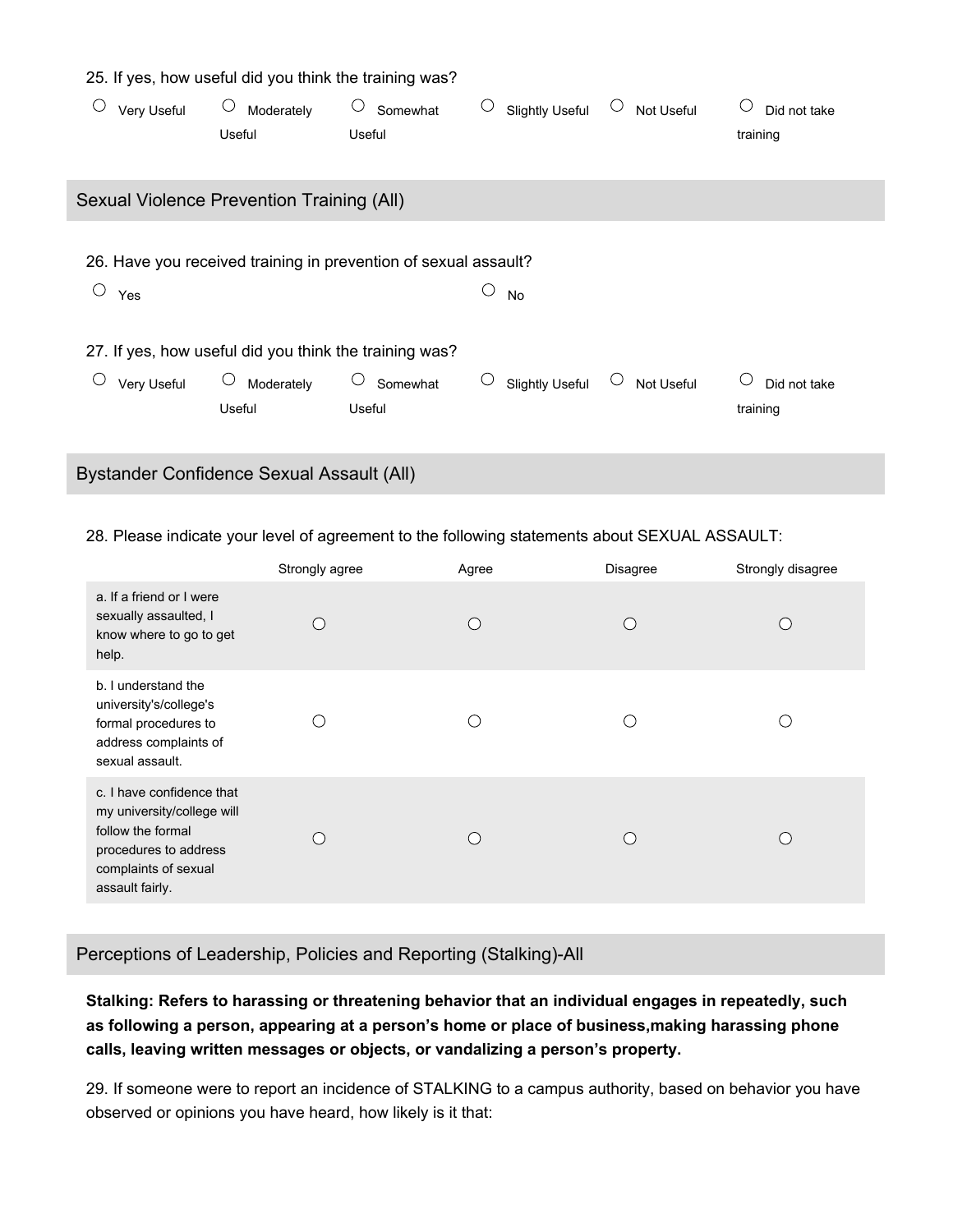|                                                                                                                                                        | Very Likely     | Moderately Likely | <b>Slightly Likely</b> | Not at all Likely |
|--------------------------------------------------------------------------------------------------------------------------------------------------------|-----------------|-------------------|------------------------|-------------------|
| a. The university would<br>take the report seriously.                                                                                                  | $\bigcirc$      | $\bigcirc$        | $\bigcirc$             | $\bigcirc$        |
| b. The university would<br>keep knowledge of the<br>report limited to those<br>who need to know in<br>order for the university to<br>respond properly. | ( )             | O                 | $\bigcirc$             | ( )               |
| c. The university would<br>forward the report<br>outside the campus to<br>criminal investigators.                                                      | $\bigcirc$      | $\bigcirc$        | $\bigcirc$             | O                 |
| d. The university would<br>take steps to protect the<br>safety of the person<br>making the report.                                                     | $\bigcirc$      | $\bigcirc$        | $\bigcirc$             | ( )               |
| e. The university would<br>support the person<br>making the report.                                                                                    | $\bigcirc$      | $\bigcirc$        | $\bigcirc$             | $\bigcirc$        |
| f. The university would<br>take corrective action to<br>address factors that may<br>have led to the stalking.                                          | $\bigcirc$      | $\bigcirc$        | $\bigcirc$             | О                 |
| g. The university would<br>take corrective action<br>against the offender.                                                                             | $\bigcirc$      | $\bigcirc$        | $\bigcirc$             | $\bigcirc$        |
| h. The university would<br>take steps to protect the<br>person making the<br>report from retaliation.                                                  | $\bigcirc$      | $\bigcirc$        | $\bigcirc$             | $\bigcirc$        |
| i. Students would label<br>the person making the<br>report a troublemaker.                                                                             | $\left(\right)$ | $\left(\right)$   | $\left(\right)$        | ()                |
| j. Students would<br>support the person<br>making the report.                                                                                          | $\bigcirc$      | $\bigcirc$        | $\bigcirc$             | О                 |
| k. The alleged<br>offender(s) or their<br>associates would<br>retaliate against the<br>person making the<br>report.                                    | ( )             | O                 | Ő                      |                   |
| I. The educational<br>achievement/career of<br>the person making the<br>report would suffer.                                                           | ( )             | O                 | О                      | ()                |

 $\mathcal{L}^{\text{max}}_{\text{max}}$  , and  $\mathcal{L}^{\text{max}}_{\text{max}}$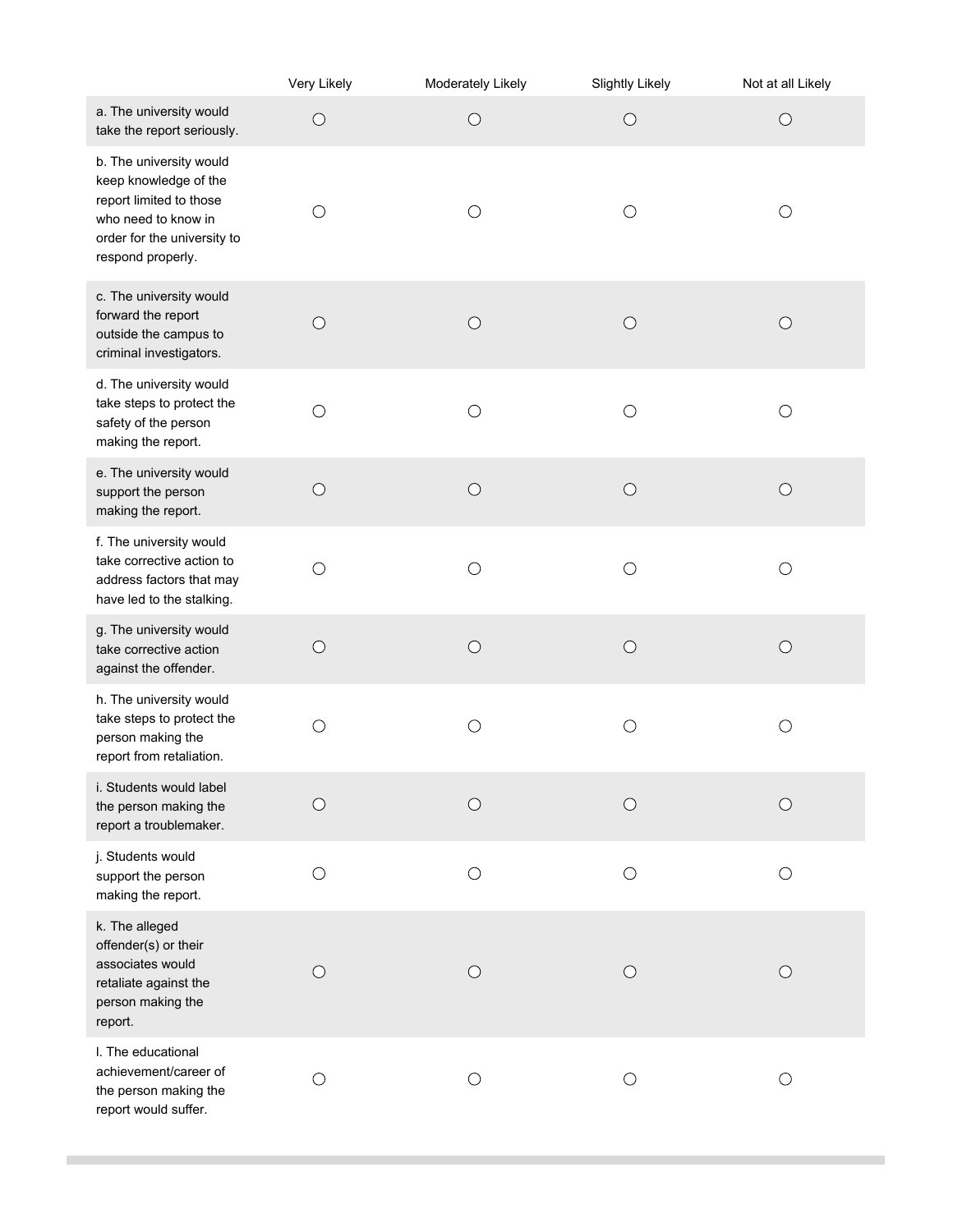30. Have you received training in policies & procedures regarding incidents of stalking (that is, what is defined as stalking, how to report an incident, confidential resources, procedures for investigating, who are mandated reporters)?

| $\bigcirc$ | Yes         |                                                        |                                                           | ◯          | No                     |            |                                   |                          |  |
|------------|-------------|--------------------------------------------------------|-----------------------------------------------------------|------------|------------------------|------------|-----------------------------------|--------------------------|--|
|            |             | 31. If yes, how useful did you think the training was? |                                                           |            |                        |            |                                   |                          |  |
|            | Very Useful | $\circ$<br>Moderately<br>Useful                        | $\bigcirc$<br>Somewhat<br>Useful                          | $\bigcirc$ | <b>Slightly Useful</b> |            | $\circ$ Not at all Useful $\circ$ | Did not take<br>training |  |
|            |             | <b>Stalking Prevention Training (All)</b>              |                                                           |            |                        |            |                                   |                          |  |
| $\bigcirc$ | Yes         |                                                        | 32. Have you received training in prevention of stalking? |            | No                     |            |                                   |                          |  |
|            |             | 33. If yes, how useful did you think the training was? |                                                           |            |                        |            |                                   |                          |  |
|            | Very Useful | $\bigcirc$<br>Moderately<br>Useful                     | $\circ$ Somewhat<br>Useful                                | O          | <b>Slightly Useful</b> | $\bigcirc$ | Not at all Useful $\heartsuit$    | Did not take<br>training |  |
|            |             | Bystander Confidence Stalking (All)                    |                                                           |            |                        |            |                                   |                          |  |

#### 34. Please indicate your level of agreement to the following statements about STALKING:

|                                                                                                                                            | Strongly agree | Agree | Disagree | Strongly disagree |
|--------------------------------------------------------------------------------------------------------------------------------------------|----------------|-------|----------|-------------------|
| a. If a friend or I were<br>being stalked, I know<br>where to go to get help.                                                              |                |       |          |                   |
| b. I understand the<br>university's/college's<br>formal procedures to<br>address complaints of<br>stalking.                                |                |       |          |                   |
| c. I have confidence that<br>my university/college will<br>follow the formal<br>procedures to address<br>complaints of stalking<br>fairly. |                |       |          |                   |

Perceptions of Leadership, Policies and Reporting (Sexual Harassment)-All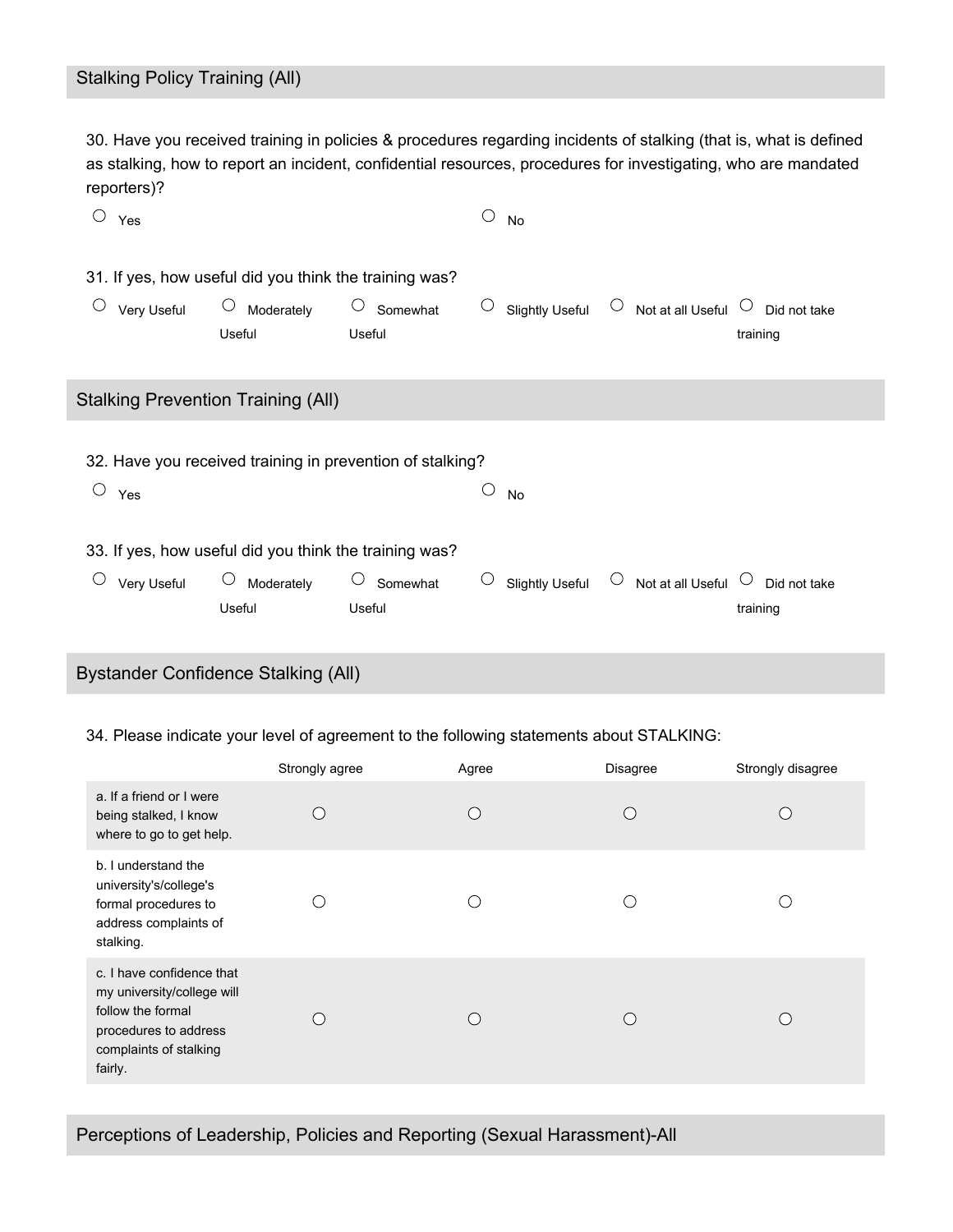**Sexual Harassment: Unwelcome sexual advances, requests for sexual favors, and other physical or verbal conduct of a sexual nature or based on gender or sex; verbal slurs, negative stereotyping, jokes & teasing, and written or graphic material that shows animosity, aversion or disparagement toward an individual or group based upon sex or gender.**

Very Likely **Moderately Likely** Slightly Likely Not at all Likely a. The university would  $\bigcirc$  $\bigcirc$  $\bigcirc$  $\bigcirc$ take the report seriously. b. The university would keep knowledge of the report limited to those  $\bigcirc$  $\bigcirc$  $\bigcirc$  $\bigcirc$ who need to know in order for the university to respond properly. c. The university would forward the report  $\circ$  $\bigcirc$  $\bigcirc$  $\bigcirc$ outside the campus to criminal investigators. d. The university would take steps to protect the  $\bigcirc$  $\bigcirc$  $\bigcirc$  $\bigcirc$ safety of the person making the report. e. The university would  $\bigcirc$  $\bigcirc$  $\bigcirc$  $\bigcirc$ support the person making the report. f. The university would take corrective action to  $\bigcirc$  $\bigcirc$  $\bigcirc$  $\bigcirc$ address factors that may have led to the sexual harassment incident. g. The university would  $\bigcirc$  $\bigcirc$  $\bigcirc$  $\bigcirc$ take corrective action against the offender. h. The university would take steps to protect the  $\bigcirc$  $\bigcirc$  $\bigcirc$  $\bigcirc$ person making the report from retaliation. i. Students would label  $\circ$  $\circ$  $\bigcirc$  $\bigcirc$ the person making the report a troublemaker. j. Students would  $\bigcirc$  $\bigcirc$  $\bigcirc$  $\bigcirc$ support the person making the report.

35. If someone were to report a SEXUAL HARASSMENT incident to a campus authority how likely is it that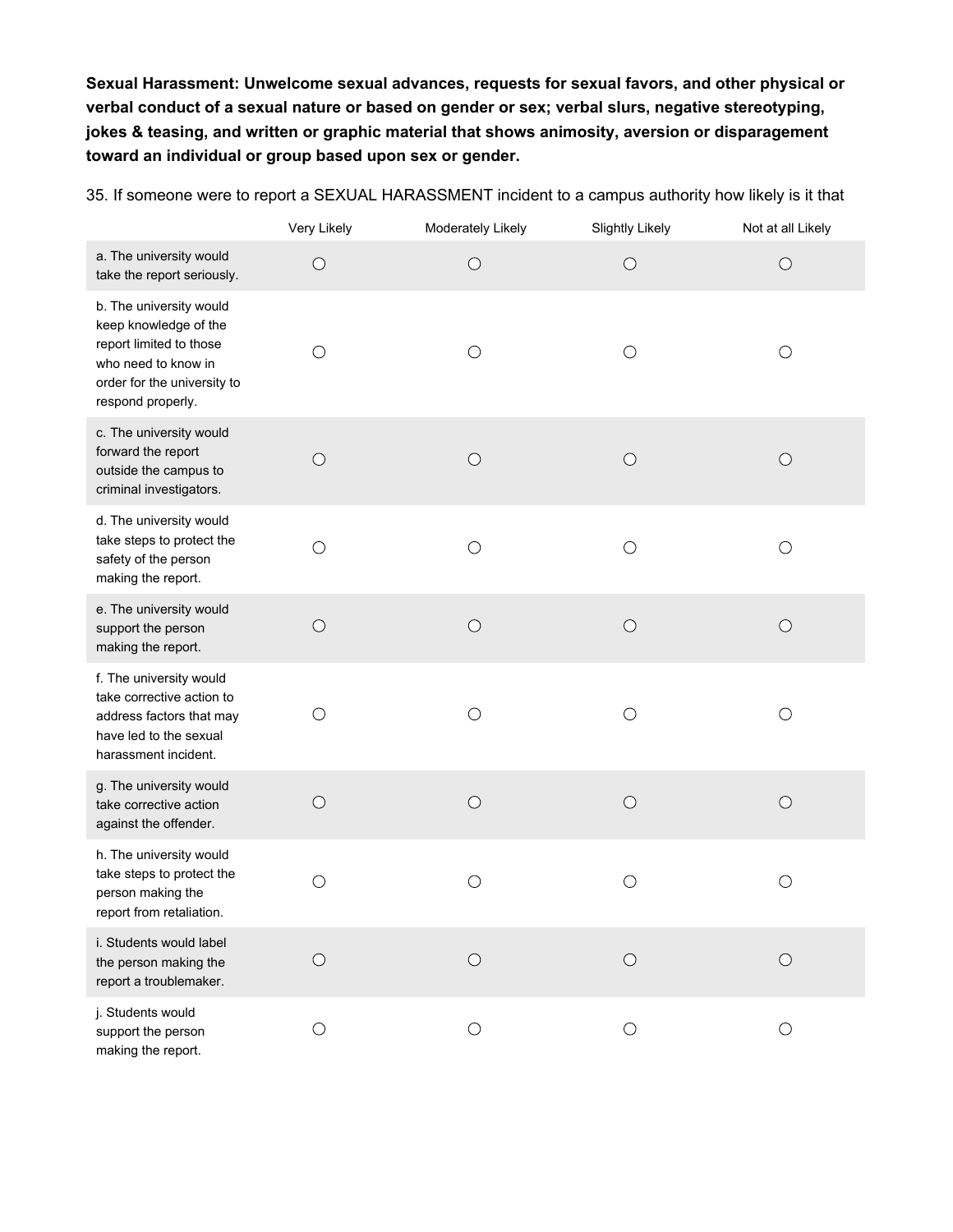|                                                                                                                     | Very Likely | Moderately Likely | <b>Slightly Likely</b> | Not at all Likely |
|---------------------------------------------------------------------------------------------------------------------|-------------|-------------------|------------------------|-------------------|
| k. The alleged<br>offender(s) or their<br>associates would<br>retaliate against the<br>person making the<br>report. |             |                   |                        |                   |
| I. The educational<br>achievement/career of<br>the person making the<br>report would suffer.                        |             |                   |                        |                   |

Sexual Harassment Policy Training (All)

36. Have you received training in policies & procedures regarding incidents of sexual harassment (that is, what is defined as sexual harassment, how to report an incident, confidential resources, procedures for investigating)?

| O          | Yes         |                                                        |                                                                        |            | No                     |            |                                |                          |  |
|------------|-------------|--------------------------------------------------------|------------------------------------------------------------------------|------------|------------------------|------------|--------------------------------|--------------------------|--|
|            |             | 37. If yes, how useful did you think the training was? |                                                                        |            |                        |            |                                |                          |  |
|            | Very Useful | $\bigcirc$<br>Moderately<br>Useful                     | $\bigcirc$<br>Somewhat<br>Useful                                       | $\bigcirc$ | <b>Slightly Useful</b> | $\bigcirc$ | Not at all Useful $\ ^\circ$   | Did not take<br>training |  |
|            |             | Sexual Harassment Prevention Training (All)            |                                                                        |            |                        |            |                                |                          |  |
| $\bigcirc$ | Yes         |                                                        | 38. Have you received training in the prevention of sexual harassment? |            | No                     |            |                                |                          |  |
|            |             | 39. If yes, how useful did you think the training was? |                                                                        |            |                        |            |                                |                          |  |
|            | Very Useful | $\bigcirc$<br>Moderately<br>Useful                     | Somewhat<br>Useful                                                     | O          | <b>Slightly Useful</b> | $\bigcirc$ | Not at all Useful $\heartsuit$ | Did not take<br>training |  |
|            |             | Rustander Confidence Sexual Harassment (All)           |                                                                        |            |                        |            |                                |                          |  |

Bystander Confidence Sexual Harassment (All)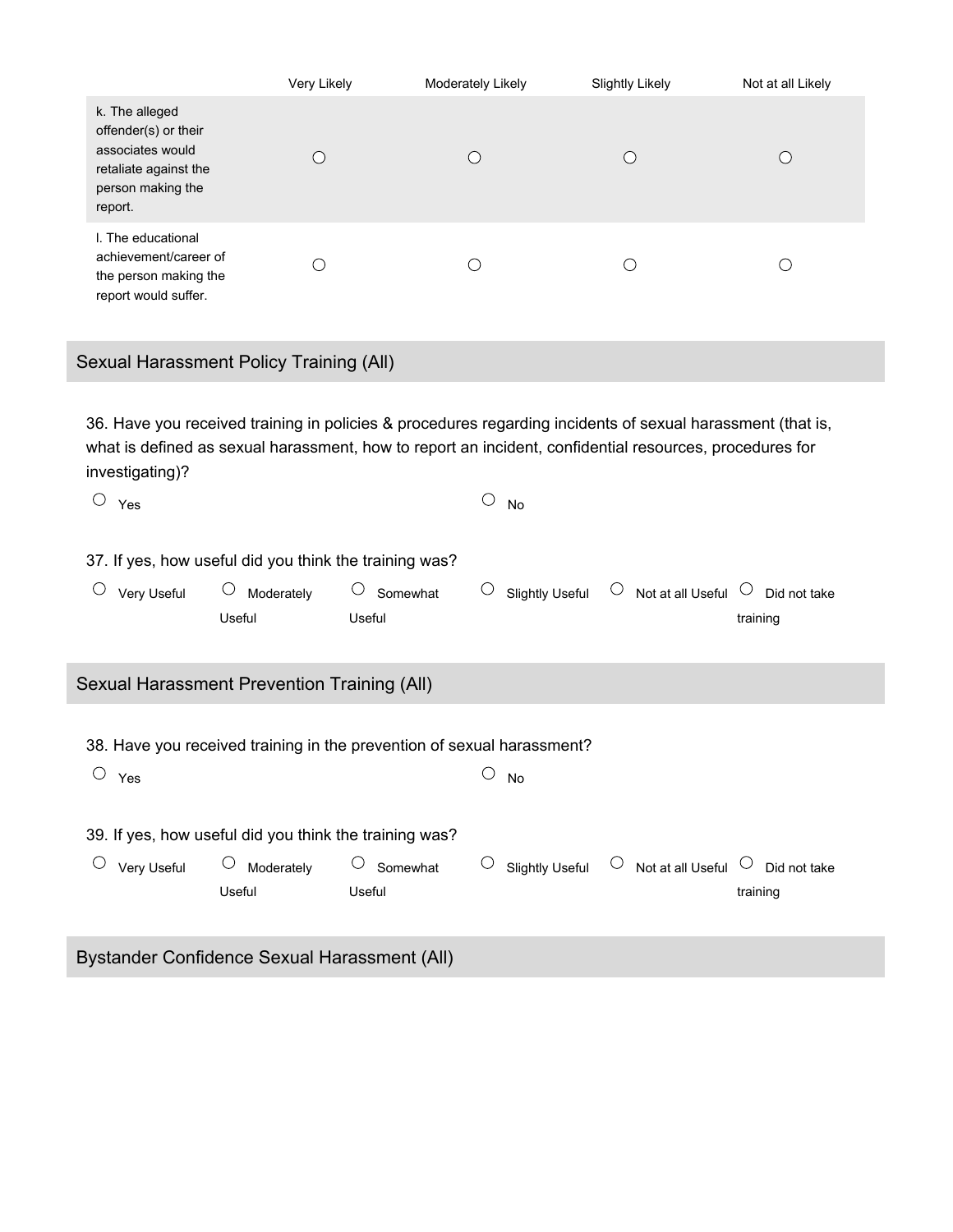40. Please indicate your level of agreement to the following statements about SEXUAL HARASSMENT

|                                                                                                                                                     | Strongly agree | Agree | <b>Disagree</b> | Strongly disagree |
|-----------------------------------------------------------------------------------------------------------------------------------------------------|----------------|-------|-----------------|-------------------|
| a. If a friend or I were<br>sexually harassed, I<br>know where to go to get<br>help.                                                                |                |       |                 |                   |
| b. I understand the<br>university's/college's<br>formal procedures to<br>address complaints of<br>sexual harassment.                                |                |       |                 |                   |
| c. I have confidence that<br>my university/college<br>administers the formal<br>procedures to address<br>complaints of sexual<br>harassment fairly. |                |       |                 |                   |

## Readiness to Help: Relationship Violence (All)

**Relationship Violence is abusive behavior directed toward a dating partner or an acquaintance. It can be emotional, physical or sexual. Examples of relationship violence include but are not limited to:**

- **• Physical violence (hitting, shaking, choking, pinching, pushing, biting, grabbing)**
- **• Harmful language (name calling, humiliation, telling lies, playing mind games )**
- **• Abuse using status (using popularity to manipulate, making all the decisions)**
- **• Abuse using technology (sending unwanted texts, breaking into social media profile)**
- **• Intimidation (making someone afraid by using looks, actions, and/or gestures)**
- **• Minimizing, denying, blaming (saying violence didn't happen, blaming others)**
- **• Threats (threatening physical or sexual violence, threatening to commit suicide)**
- **• Using power/control to have uninvited/unwanted sex ("if you loved me, you would...")**
- **• Exclusion (controlling others, isolating someone from family and friends)**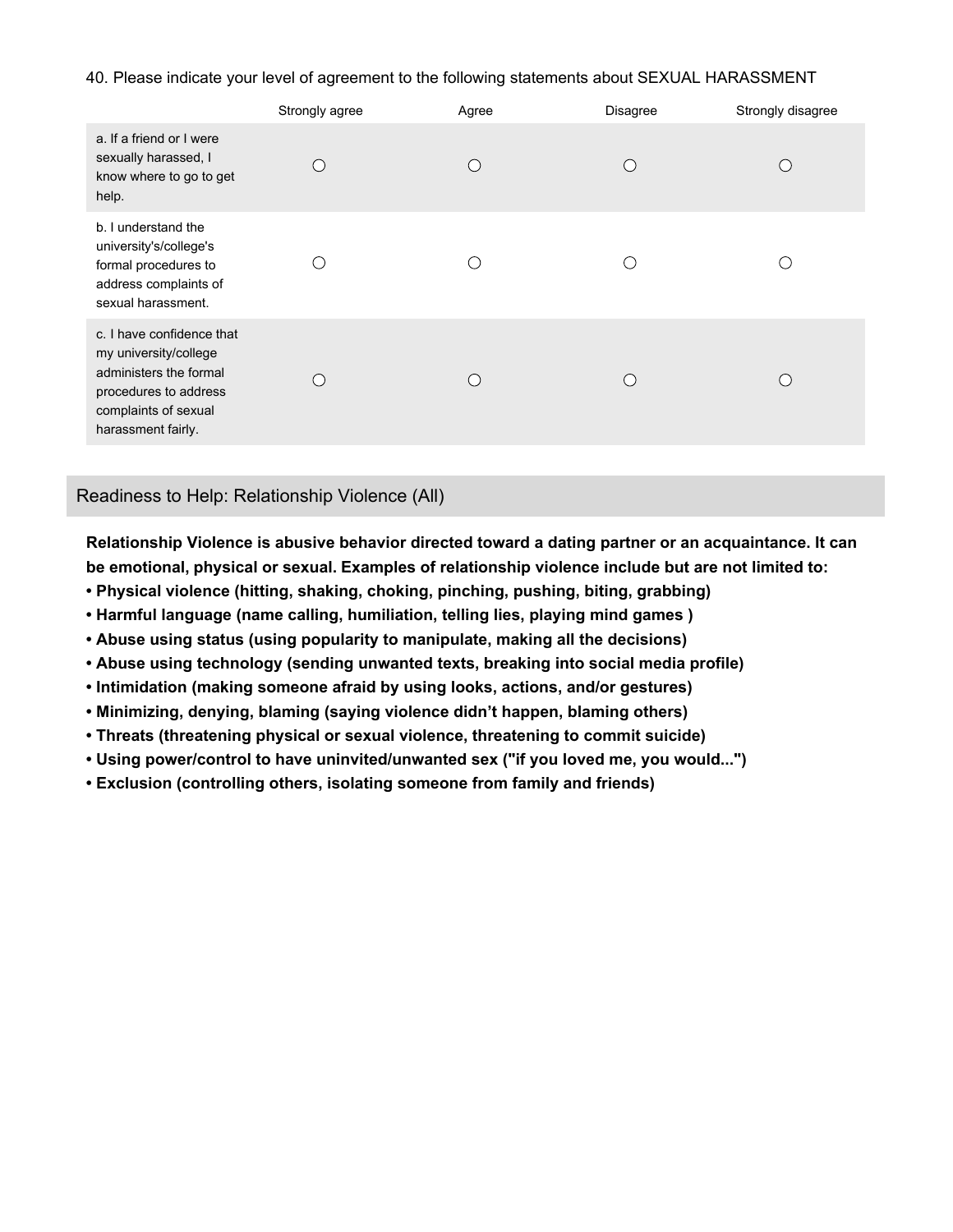|                                                                                                                    | 1 (Strongly<br>disagree/Not at all<br>true) | $\overline{2}$ | $\mathbf{3}$ | 4          | 5 (Strongly<br>agree/Very much<br>true) |
|--------------------------------------------------------------------------------------------------------------------|---------------------------------------------|----------------|--------------|------------|-----------------------------------------|
| a. I do not think<br>relationship violence is a<br>problem on this campus.                                         | $\bigcirc$                                  | O              | $\bigcirc$   | O          | $\bigcirc$                              |
| b. I do not think there is<br>much I can do about<br>relationship violence on<br>campus.                           | $\bigcirc$                                  | $\bigcirc$     | $\bigcirc$   | $\bigcirc$ | $\bigcirc$                              |
| c. There is not much<br>need for me to think<br>about relationship<br>violence on campus.                          | $\bigcirc$                                  | $\bigcirc$     | $\bigcirc$   | $\bigcirc$ | $\bigcirc$                              |
| d. Doing something<br>about relationship<br>violence is solely the job<br>of the campus or local<br>crisis center. | $\bigcirc$                                  | $\bigcirc$     | $\bigcirc$   | $\bigcirc$ | $\bigcirc$                              |
| e. I am planning to learn<br>more about the issue of<br>relationship violence on<br>campus.                        | $\bigcirc$                                  | $\bigcirc$     | $\bigcirc$   | $\bigcirc$ | $\bigcirc$                              |
| f. I have recently<br>attended a program<br>about relationship<br>violence.                                        | $\bigcirc$                                  | $\bigcirc$     | $\bigcirc$   | $\bigcirc$ | $\bigcirc$                              |
| g. I am actively involved<br>in projects to address<br>relationship violence on<br>campus.                         | $\bigcirc$                                  | $\bigcirc$     | $\bigcirc$   | $\bigcirc$ | $\bigcirc$                              |
| h. I have been or am<br>currently involved in<br>ongoing efforts to end<br>relationship violence on<br>campus.     | $\bigcirc$                                  | $\bigcirc$     | $\bigcirc$   | $\bigcirc$ | $\bigcirc$                              |

41. Please read the following statements and choose the response that is true for you 1= Strongly disagree/Not at all True and 5= Strongly agree/Very much true.

42. If you are currently involved in relationship violence prevention efforts, what efforts are you involved in?

Norms (All)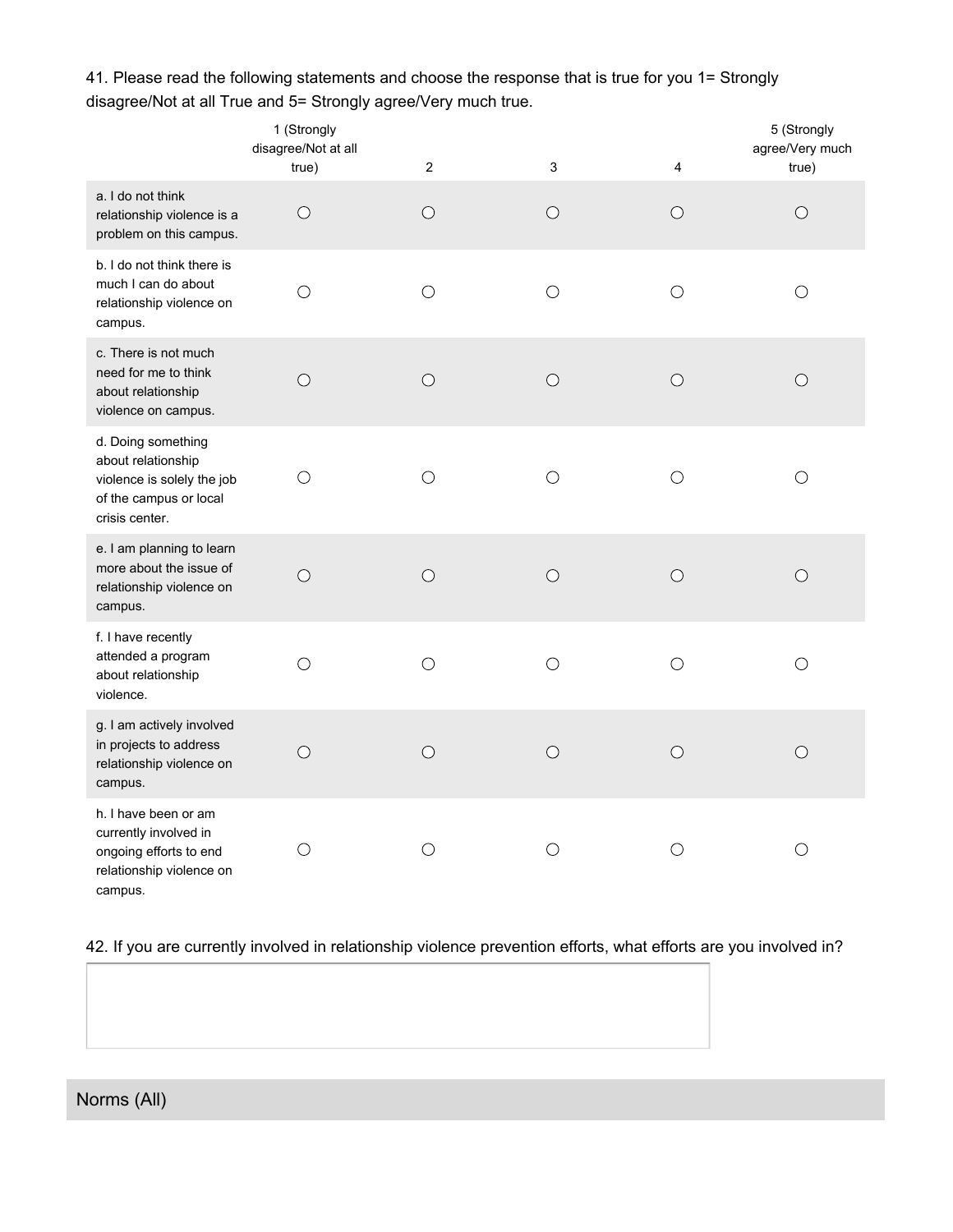| 43. In the last month, how often have you made a joke or comment that objectifies* a woman's body?                                                                                          |                                          |  |                 |  |                                                                                                        |                     |       |                |
|---------------------------------------------------------------------------------------------------------------------------------------------------------------------------------------------|------------------------------------------|--|-----------------|--|--------------------------------------------------------------------------------------------------------|---------------------|-------|----------------|
| *objectification means to treat someone as an object and not a human.                                                                                                                       |                                          |  |                 |  |                                                                                                        |                     |       |                |
| $\bigcirc$                                                                                                                                                                                  | Never                                    |  | Once or twice   |  | Several times                                                                                          |                     | Often | All the time   |
|                                                                                                                                                                                             |                                          |  |                 |  | 44. In the last month, how often do you think the average person in your peer group has made a joke or |                     |       |                |
|                                                                                                                                                                                             | comment that objectifies a woman's body? |  |                 |  |                                                                                                        |                     |       |                |
| O                                                                                                                                                                                           | Never                                    |  | Once or twice   |  | Sometimes                                                                                              |                     | Often | All the time   |
| 45. How much do you agree with the statement: "I think jokes or comments that objectify a woman's body are<br>harmless"?                                                                    |                                          |  |                 |  |                                                                                                        |                     |       |                |
|                                                                                                                                                                                             | Strongly disagree                        |  | <b>Disagree</b> |  | Somewhat agree                                                                                         |                     | Agree | Strongly agree |
| 46. How much do you agree with the statement: "I think it is okay for my peers to make jokes or comments                                                                                    |                                          |  |                 |  |                                                                                                        |                     |       |                |
| objectifying a woman's body?"                                                                                                                                                               |                                          |  |                 |  |                                                                                                        |                     |       |                |
|                                                                                                                                                                                             | Strongly disagree                        |  | <b>Disagree</b> |  | Somewhat agree                                                                                         | $\circlearrowright$ | Agree | Strongly agree |
| 47. How much do you think the average person in your peer group would agree with the statement: "I think it<br>is okay for my peers to make jokes or comments objectifying a woman's body?" |                                          |  |                 |  |                                                                                                        |                     |       |                |
|                                                                                                                                                                                             | Strongly disagree                        |  | Disagree        |  | Somewhat agree                                                                                         |                     | Agree | Strongly agree |

Readiness to Help: Sexual Assault (All)

**Sexual assault refers to a range of behaviors that are unwanted by the recipient and include remarks about physical appearance; persistent sexual advances that are undesired by the recipient; unwanted touching; and unwanted oral, anal, or vaginal penetration or attempted penetration. These behaviors could be initiated by someone known or unknown to the recipient, including someone with whom hey are in a relationship.**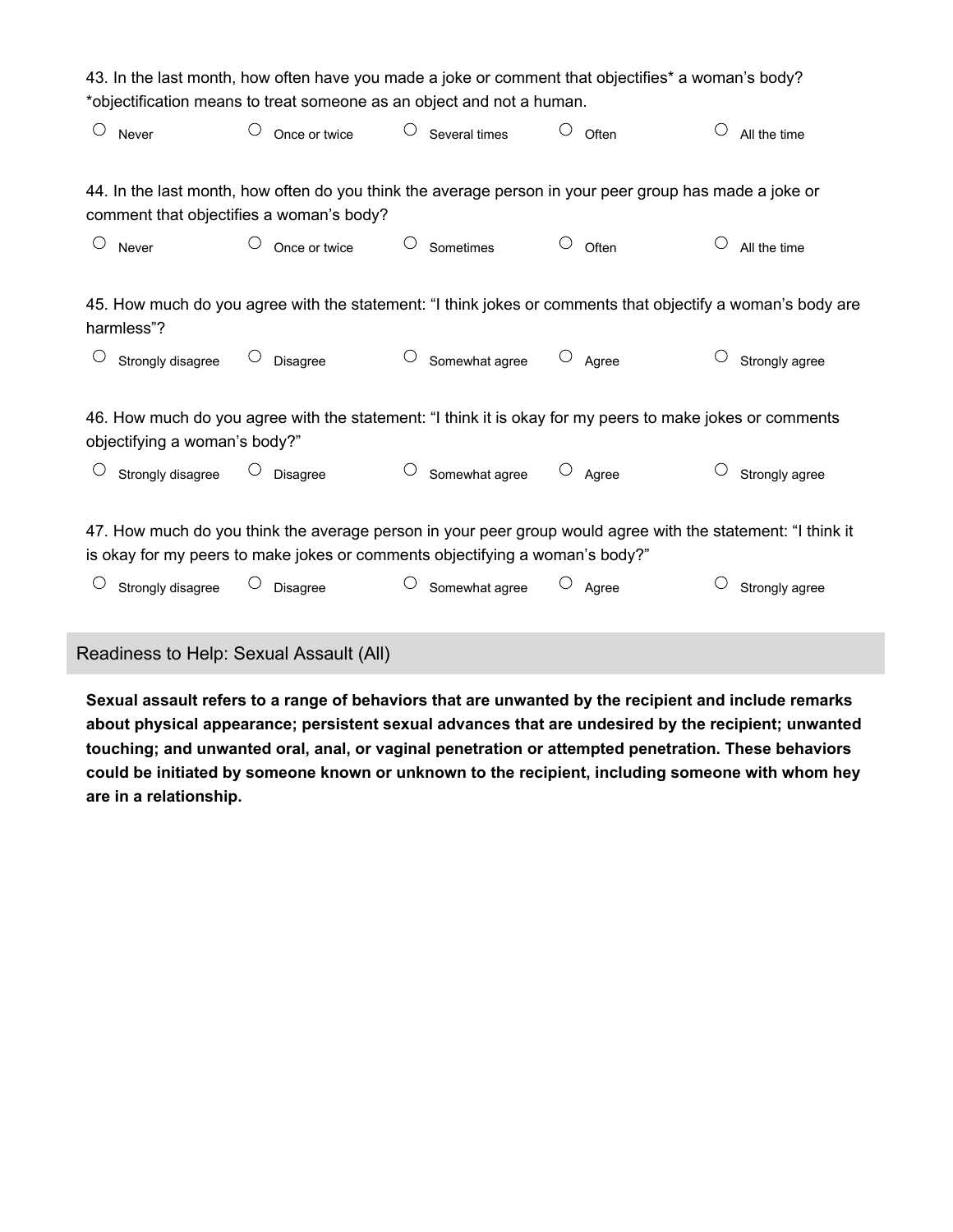|                                                                                                              | 1 (Strongly<br>disagree/Not at all<br>true) | $\overline{2}$ | $\mathbf{3}$ | 4          | 5 (Strongly<br>agree/Very much<br>true) |
|--------------------------------------------------------------------------------------------------------------|---------------------------------------------|----------------|--------------|------------|-----------------------------------------|
| a. I do not think sexual<br>violence is a problem on<br>this campus.                                         | $\bigcirc$                                  | $\bigcirc$     | $\bigcirc$   | $\bigcirc$ | $\bigcirc$                              |
| b. I do not think there is<br>much I can do about<br>sexual violence on<br>campus.                           | $\bigcirc$                                  | $\bigcirc$     | $\bigcirc$   | $\bigcirc$ | $\bigcirc$                              |
| c. There is not much<br>need for me to think<br>about sexual violence on<br>campus.                          | $\bigcirc$                                  | $\bigcirc$     | $\bigcirc$   | $\bigcirc$ | O                                       |
| d. Doing something<br>about sexual violence is<br>solely the job of the<br>campus or local crisis<br>center. | $\left(\right)$                             | ∩              | ◯            | ∩          | $\left(\right)$                         |
| e. I am planning to learn<br>more about the issue of<br>sexual violence on<br>campus.                        | $\bigcirc$                                  | $\circ$        | $\bigcirc$   | $\bigcirc$ | $\bigcirc$                              |
| f. I have recently<br>attended a program<br>about sexual violence.                                           | $\bigcirc$                                  | $\bigcirc$     | $\bigcirc$   | $\bigcirc$ | $\bigcirc$                              |
| g. I am actively involved<br>in projects to address<br>sexual violence on<br>campus.                         | $\bigcirc$                                  | $\bigcirc$     | $\bigcirc$   | $\bigcirc$ | ∩                                       |
| h. I have been or am<br>currently involved in<br>ongoing efforts to end<br>sexual violence on<br>campus.     | O                                           | O              | $\bigcirc$   | $\bigcirc$ | $\bigcirc$                              |

48. Please read the following statements and select the response that is true for you. 1= Strongly disagree/Not at all True and 5= Strongly agree/Very much true.

49. If you are currently involved in sexual violence prevention efforts, what efforts are you involved in?

Norms (All)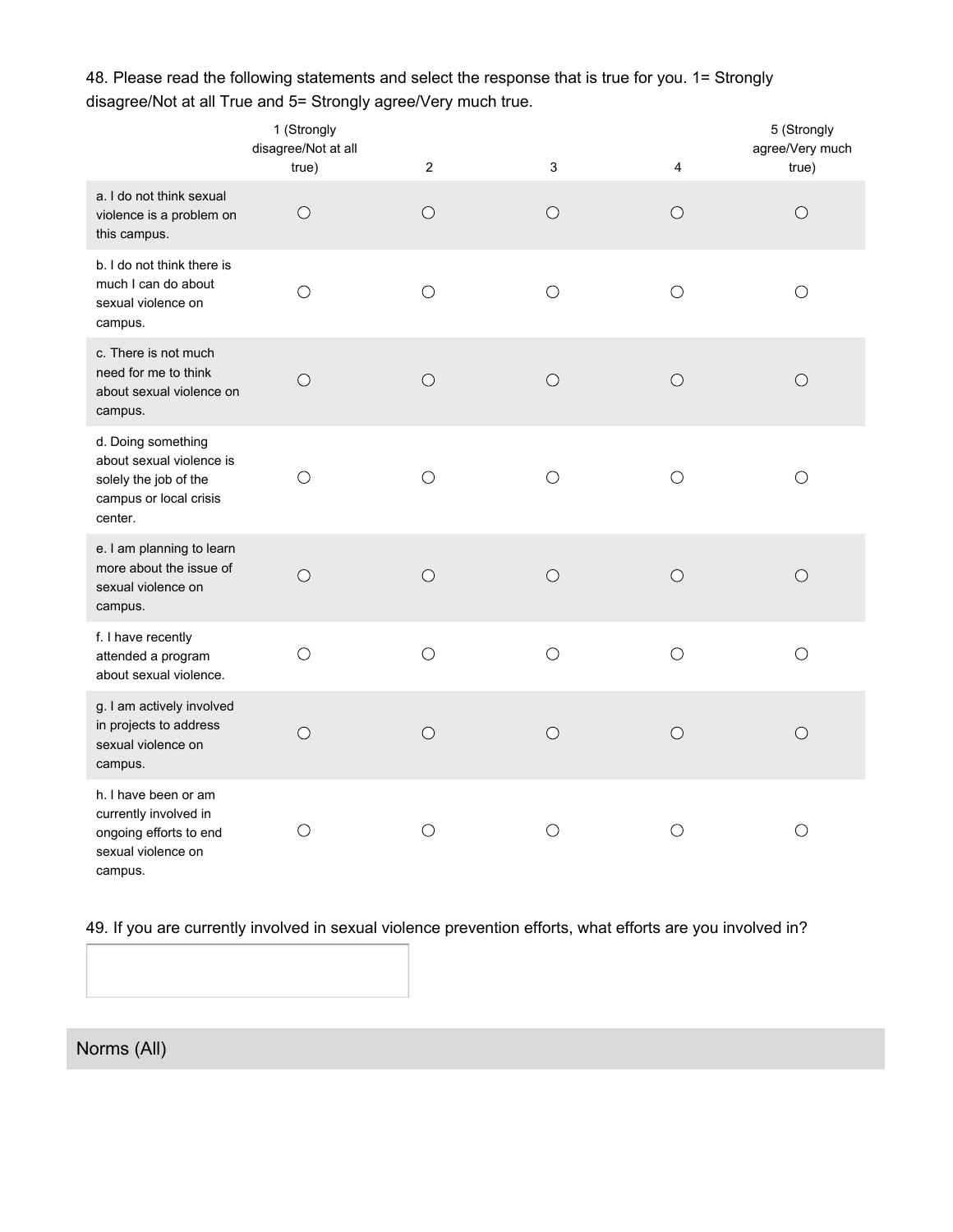| 50. In the last year, how frequently have you had sex with someone who was drunk or high?                                                                                                                      |                                          |                                                                                                           |                     |                  |  |  |
|----------------------------------------------------------------------------------------------------------------------------------------------------------------------------------------------------------------|------------------------------------------|-----------------------------------------------------------------------------------------------------------|---------------------|------------------|--|--|
| O<br>I choose not to<br>have sex                                                                                                                                                                               | $\bigcirc$<br>$\circ$ Never              | $\circ$ Several times<br>Once or twice                                                                    | Often               | All the time     |  |  |
| 51. In the last year, how frequently do you think the average person in your peer group* has had sex with<br>someone who was drunk or high?<br>*A peer is a person of the same age, status, or ability as you. |                                          |                                                                                                           |                     |                  |  |  |
| O<br>Never                                                                                                                                                                                                     | $\bigcirc$<br>Once or twice              | $\bigcirc$<br>Sometimes                                                                                   | O<br>Often          | All the time     |  |  |
| high if they don't refuse"?                                                                                                                                                                                    |                                          | 52. How much do you agree with the statement: "I think it's okay to have sex with someone who is drunk or |                     |                  |  |  |
| Strongly disagree                                                                                                                                                                                              | Disagree                                 | Somewhat agree                                                                                            | $\circ$ Agree       | Strongly agree   |  |  |
| 53. How much do you agree with the statement: "I think it's okay for my peer to have sex with someone who is<br>drunk or high if they don't refuse"?                                                           |                                          |                                                                                                           |                     |                  |  |  |
| Strongly disagree                                                                                                                                                                                              | Disagree                                 | Somewhat agree                                                                                            | $\circ$ Agree       | Strongly agree   |  |  |
| 54. How much do you think the average person in your peer group would agree with the statement: "I think it's<br>okay for my peers to have sex with someone who is drunk or high if they don't refuse"?        |                                          |                                                                                                           |                     |                  |  |  |
| Strongly disagree                                                                                                                                                                                              | Disagree                                 | $\bigcirc$<br>Somewhat agree                                                                              | $\circ$ Agree       | Strongly agree   |  |  |
| Norms All                                                                                                                                                                                                      |                                          |                                                                                                           |                     |                  |  |  |
|                                                                                                                                                                                                                |                                          | 55. How comfortable would you be using this statement in a relevant situation: "he throws like a girl"?   |                     |                  |  |  |
| Very Uncomfortable                                                                                                                                                                                             | $\circ$ Uncomfortable                    | Somewhat<br>Uncomfortable                                                                                 | Comfortable         | Very Comfortable |  |  |
| 56. How comfortable do you think the average person in your peer group would be using this statement in a<br>relevant situation: "he throws like a girl"?                                                      |                                          |                                                                                                           |                     |                  |  |  |
|                                                                                                                                                                                                                | Very Uncomfortable $\circ$ Uncomfortable | $\cup$<br>Somewhat<br>Uncomfortable                                                                       | Comfortable         | Very Comfortable |  |  |
| 57. How much do you agree with the statement: "I think phrases like 'he throws like a girl' are harmless"?                                                                                                     |                                          |                                                                                                           |                     |                  |  |  |
| Strongly disagree                                                                                                                                                                                              | Disagree                                 | Somewhat agree<br>$\bigcirc$                                                                              | $\bigcirc$<br>Agree | Strongly agree   |  |  |
| 58. How much do you think the average person in your peer group would agree with the statement: "I think<br>phrases like 'he throws like a girl' are harmless"?                                                |                                          |                                                                                                           |                     |                  |  |  |
| Strongly disagree                                                                                                                                                                                              | Disagree                                 | $\bigcirc$<br>Somewhat agree                                                                              | $\bigcirc$<br>Agree | Strongly agree   |  |  |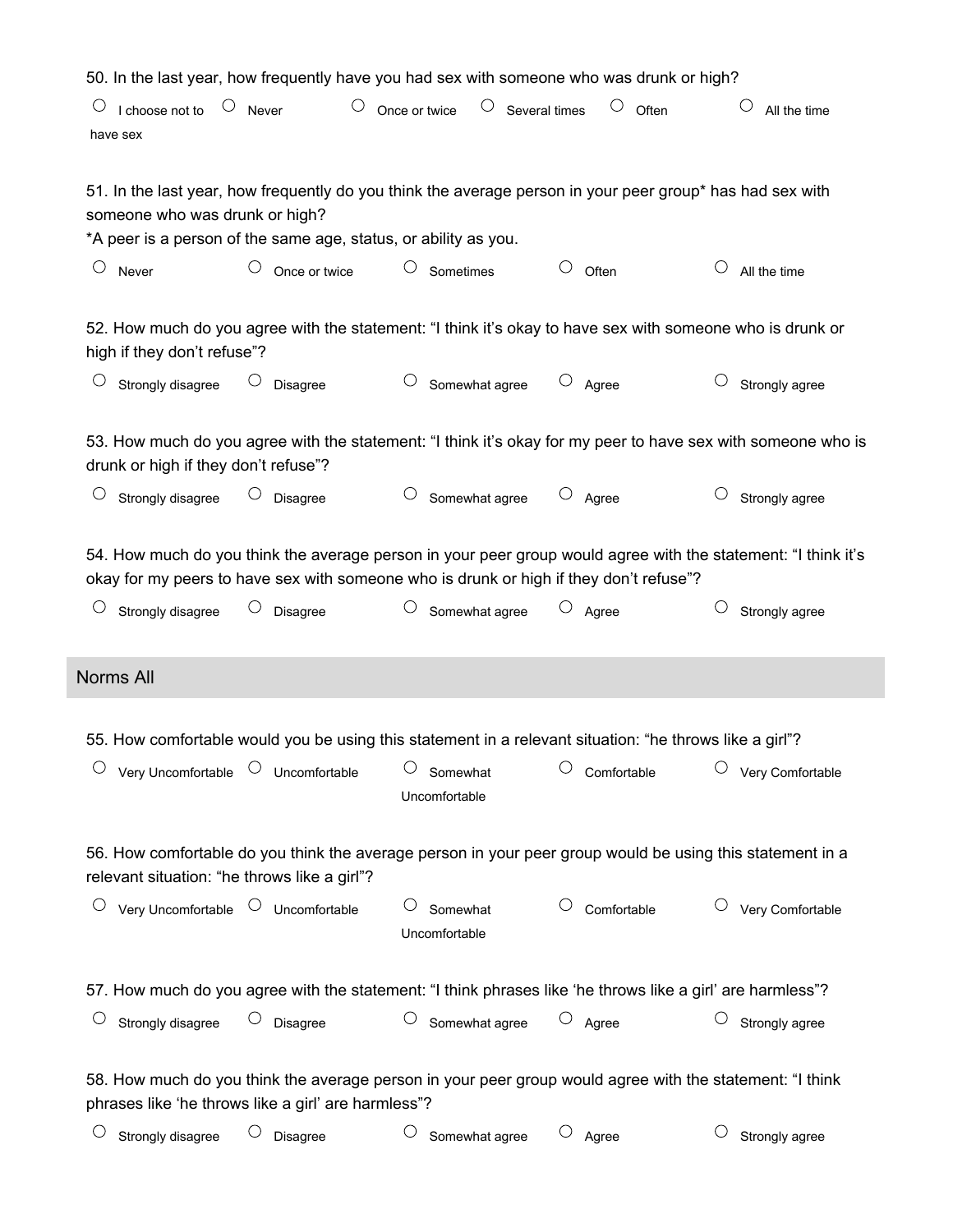| 59. How much do you agree with, "I think it is okay for my friends to use statements like: 'he throws like a girl'<br>"?                                                                                    |                                               |                        |                                         |                                                                                                           |                                      |  |
|-------------------------------------------------------------------------------------------------------------------------------------------------------------------------------------------------------------|-----------------------------------------------|------------------------|-----------------------------------------|-----------------------------------------------------------------------------------------------------------|--------------------------------------|--|
|                                                                                                                                                                                                             | Strongly disagree                             | Disagree               | Somewhat agree                          | О<br>Agree                                                                                                | Strongly agree                       |  |
|                                                                                                                                                                                                             | Norms (All)                                   |                        |                                         |                                                                                                           |                                      |  |
|                                                                                                                                                                                                             |                                               |                        |                                         |                                                                                                           |                                      |  |
|                                                                                                                                                                                                             |                                               |                        |                                         | 60. How comfortable would you be using this statement in a relevant situation: "don't be a sissy"?        |                                      |  |
|                                                                                                                                                                                                             | Very Uncomfortable <sup>O</sup> Uncomfortable |                        | $\bigcirc$<br>Somewhat<br>Uncomfortable | $\bigcirc$<br>Comfortable                                                                                 | $\circlearrowright$ Very Comfortable |  |
|                                                                                                                                                                                                             | relevant situation: "don't be a sissy"?       |                        |                                         | 61. How comfortable do you think the average person in your peer group would be using this statement in a |                                      |  |
|                                                                                                                                                                                                             | Very Uncomfortable <sup>O</sup> Uncomfortable |                        | Somewhat<br>Uncomfortable               | Comfortable                                                                                               | Very Comfortable                     |  |
| 62. How much do you agree with the statement: "I think phrases like 'don't be a sissy' are harmless"?                                                                                                       |                                               |                        |                                         |                                                                                                           |                                      |  |
| $\cup$                                                                                                                                                                                                      | Strongly disagree                             | $\bigcirc$<br>Disagree | $\bigcirc$<br>Somewhat agree            | $\circ$ Agree                                                                                             | $\bigcirc$<br>Strongly agree         |  |
| 63. How much do you think the average person in your peer group would agree with the statement: "I think<br>phrases like 'don't be a sissy' are harmless"?                                                  |                                               |                        |                                         |                                                                                                           |                                      |  |
|                                                                                                                                                                                                             | Strongly disagree                             | $\bigcirc$<br>Disagree | Somewhat agree                          | $\circ$ Agree                                                                                             | Strongly agree                       |  |
| 64. How much do you agree with, "I think it is okay for my friends to use statements like 'don't be a sissy""?                                                                                              |                                               |                        |                                         |                                                                                                           |                                      |  |
|                                                                                                                                                                                                             | Strongly disagree                             | $\bigcirc$<br>Disagree | $\bigcirc$<br>Somewhat agree            | $\bigcirc$<br>Agree                                                                                       | Strongly agree                       |  |
| <b>Bystander Confidence (All)</b>                                                                                                                                                                           |                                               |                        |                                         |                                                                                                           |                                      |  |
| Please answer the following questions based on your experiences:                                                                                                                                            |                                               |                        |                                         |                                                                                                           |                                      |  |
| 65. Since the start of the current academic year, I have had a friend or acquaintance tell me that they were<br>the victim of relationship violence; including physical or emotional relationship violence. |                                               |                        |                                         |                                                                                                           |                                      |  |

 $\overline{\text{O}}$   $\gamma$ es  $\overline{\text{O}}$   $\gamma$ es

Incidence Relationship Violence All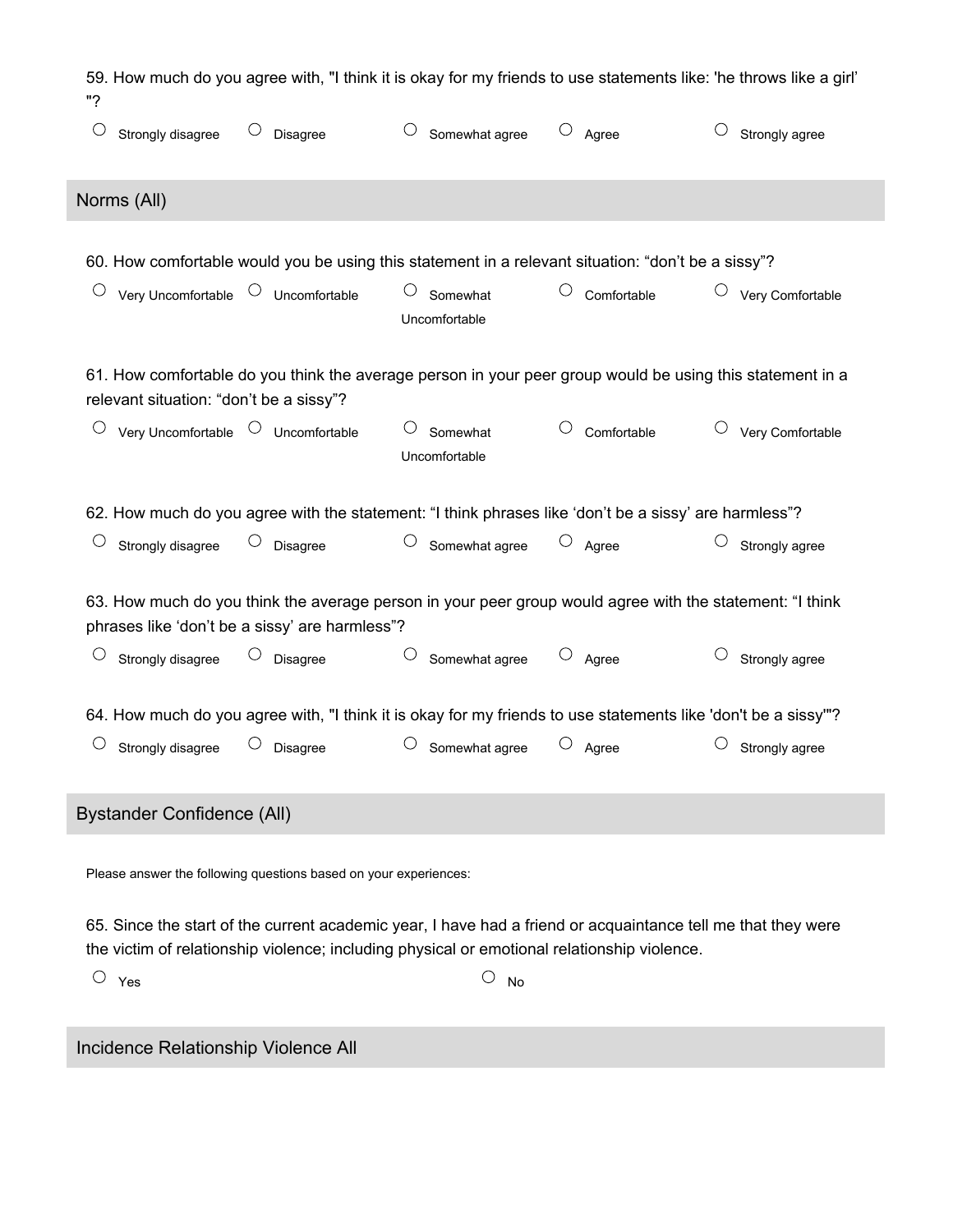66. If yes: How many women told you this happened to them on campus?

67. If yes: How many women told you this happened to them off campus?

68. If yes: How many men told you this happened to them on campus?

69. If yes: How many men told you this happened to them off campus?

Relationship Violence Observed (All)

70. Since the beginning of the year, have you OBSERVED a relationship violence situation or a situation that could escalate into relationship violence?

 $Y$ es  $\cup$  No

71. If you answered yes to the previous question: In response to this situation (Select the one response that most closely resembles your actions)

- $\overline{O}$  a. I stepped in and separated the people involved in the situation.
- $\overline{O}$  b. I asked the person who appeared to be at risk if they needed help.
- $\overline{C}$  c. I confronted the person who appeared to be causing the situation.
- $\overline{O}$  d. I created a distraction to cause one or more of the people to disengage from the situation.
- $\circlearrowright$  e. I asked others to step in as a group and diffuse the situation.
- $\circlearrowright$  f. I told someone in a position of authority about the situation.
- $\bigcirc$ g. I considered intervening in the situation, but I could not safely take any action.
- $\circlearrowright$  h. I decided not to take action.

Bystander Behavior Relationship Violence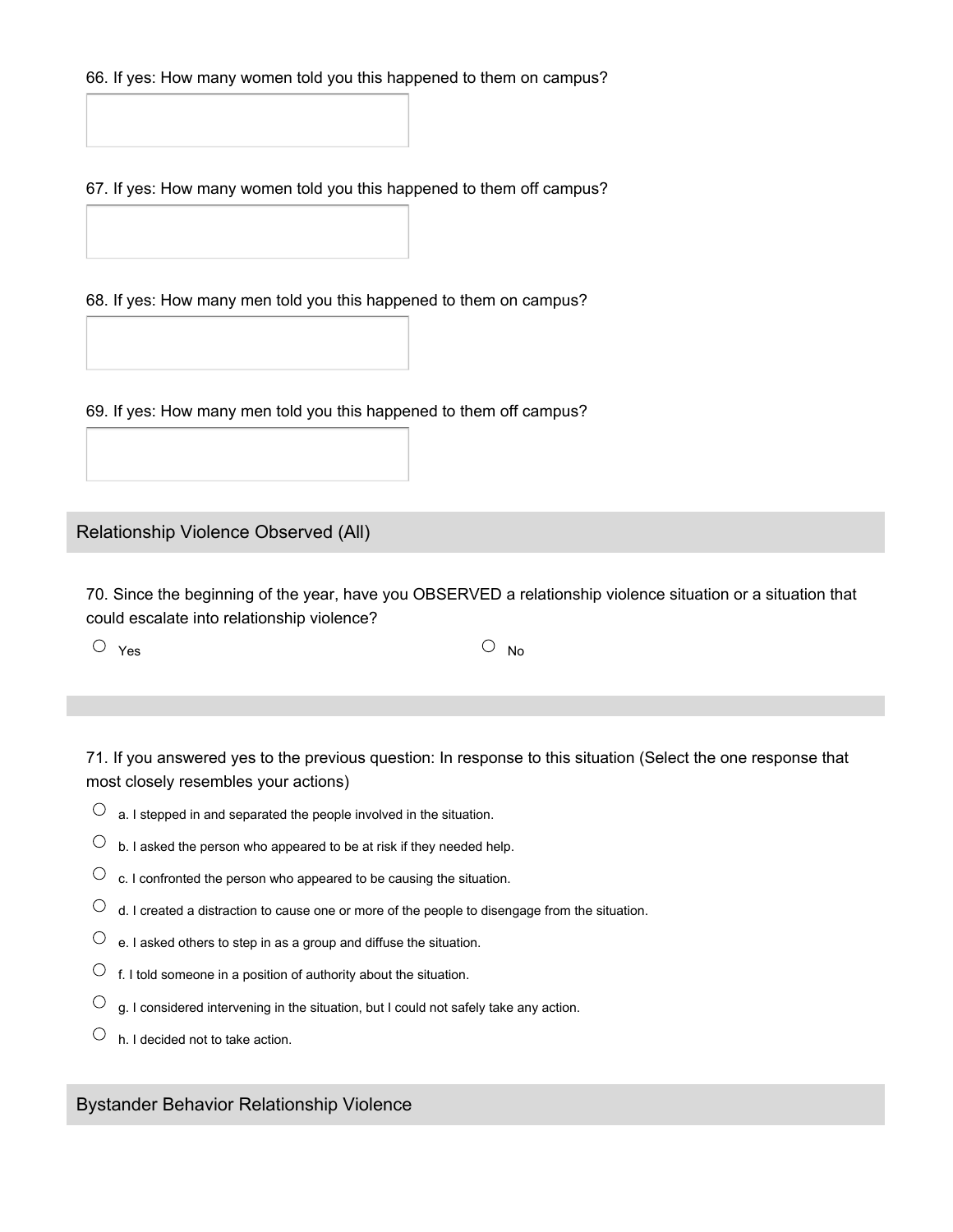72. Since the start of the current academic year, I have had a friend or acquaintance tell me that they were sexually assaulted (raped, sexual harassed and/or stalked).

 $Y$ es  $\cup$  No

Incidence Sexual Violence All

73. If yes: How many women told you this happened to them on campus?

74. If yes: How many women told you this happened to them off campus?

75. If yes: How many men told you this happened to them on campus?

76. If yes: How many men told you this happened to them off campus?

Sexual Assault Observation (All)

77. Since the start of the current academic year, I have observed a situation that I believe was, or could have led to, a sexual assault.

 $Y$ es  $\cup$  No

Readiness to help: Relationship Violence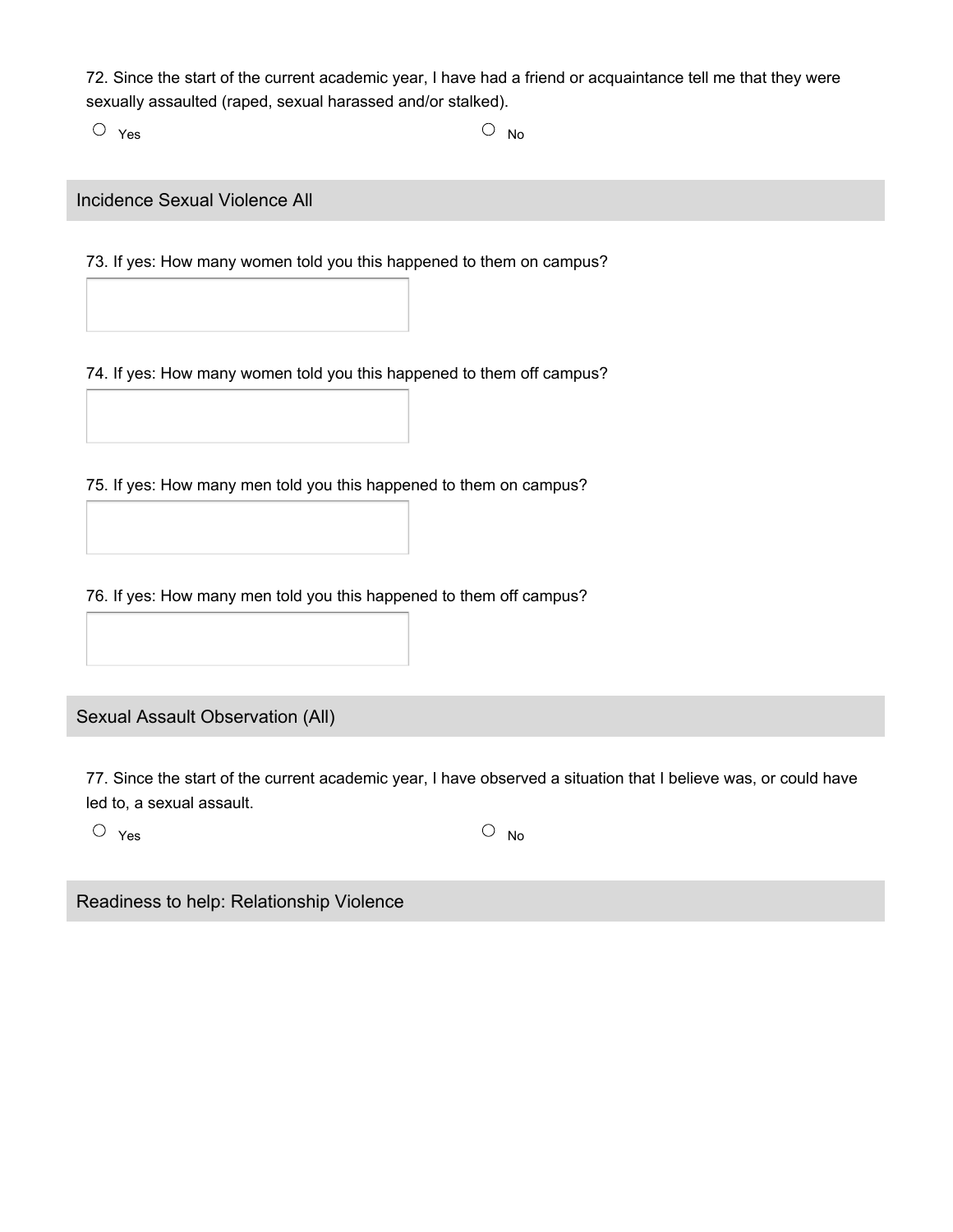78. If you answered yes to the previous question: In response to this situation (Select the one response that most closely resembles your actions)

- $\overline{O}$  a. I stepped in and separated the people involved in the situation.
- $\overline{O}$  b. I asked the person who appeared to be at risk if they needed help.
- $\circlearrowright$  c. I confronted the person who appeared to be causing the situation.
- $\overline{O}$  d. I created a distraction to cause one or more of the people to disengage from the situation.
- $\overline{\text{O}}$  e. I asked others to step in as a group and diffuse the situation.
- $\circlearrowright$  f. I told someone in a position of authority about the situation.
- $\overline{C}$  g. I considered intervening in the situation, but I could not safely take any action.
- $\circlearrowright$  h. I offered emotional support to the person who was victimized.
- $\circlearrowright$  i. I recommended the person to a crisis or counseling center.
- $\circlearrowright$  j. I decided not to take action.

# Where to get help: All

#### 79. Do you know the contact information to get support ON-CAMPUS for:

|                                           | Yes | No |
|-------------------------------------------|-----|----|
| <b>Relationship Violence</b>              |     |    |
| Sexual Violence-Rape<br>or Sexual Assault |     |    |
| Sexual Harassment                         |     |    |
| Stalking                                  |     |    |

#### 80. Do you know the contact information to get support OFF-CAMPUS for:

|                                           | Yes | No |
|-------------------------------------------|-----|----|
| <b>Relationship Violence</b>              |     |    |
| Sexual Violence-Rape<br>or Sexual Assault |     |    |
| Sexual Harassment                         |     |    |
| Stalking                                  |     |    |

# Debrief Page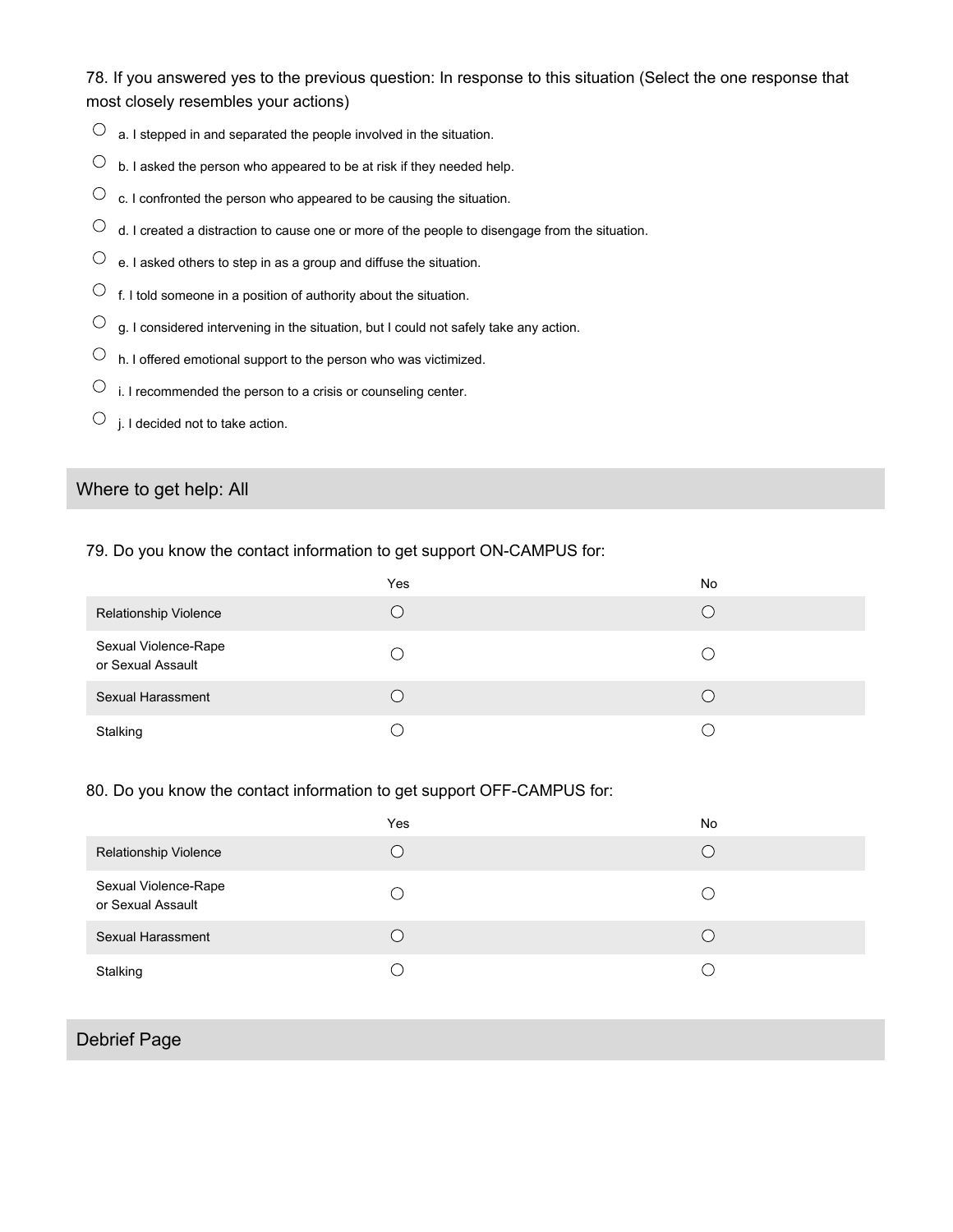This is a survey on your perceptions of safety involving relationship violence, sexual violence, sexual harassment and stalking on campuses in Ohio. The purpose of this survey is to better understand how to improve our efforts to keep Ohio campuses safe by answering the following questions. The information you provided will help us in developing and evaluating policies and prevention strategies on your campus.

1) How safe do students, faculty and administrators feel on your campus?

2) Are students, faculty and administrators trained in campus safety related to sexual assault, relationship violence, stalking and sexual harassment?

3) Do students, faculty and administrators know your campus policies and procedures related to campus safety?

4) How do students, faculty and administrators feel about the university's response to sexual assault, relationship violence, sexual harassment and stalking?

5) How confident do students, faculty and administrators feel about stepping in to increase safety on campus related to sexual assault, relationship violence, stalking and harassment.

We thank you for your willingness to participate. The information you have given us will be kept anonymous, as your name is not anywhere on the questionnaire and web data is stripped of any identifying computer related information before we receive the data.

All reasonable efforts have been undertaken to minimize any such potential risks, but you should know that any form of communication over the Internet carries a minimal risk of loss of confidentiality. If other individuals (e.g. partner, roommate) have access to your computer, they might be able to view your web browsing history, including a link to this survey. For information on how to delete your web browsing history, you can visit http://www.computerhope.com/issues/ch000510.htm

If you are concerned about any of the topics covered in this survey, or if you would like more information or reading material on this topic, please contact one of the resources below. Thank you again for participating in this important study.

For Relationship Violence & Stalking:

Campus Contact: Counseling Services at 937-376-6338 or Interfaith Campus Ministry 937-376-6566 Family Violence Prevention Center of Greene County: 937-372-4552 Ohio Domestic Violence Network's resource line:1-800-934-9840 www.odvn.org National: 1‐800‐799‐SAFE www.loveisrespect.org

For Sexual violence: Rape, Sexual Assault & Sexual Harassment Campus Contact: Counseling Services at 937-376-6338 or Interfaith Campus Ministry 937-376-6566 Family Violence Prevention Center of Greene County: 937-372-4552 Ohio Alliance to End Sexual Violence resource line: 1-888-886-8388 www.oaesv.org National: 1‐800‐656‐HOPE https://ohl.rainn.org/online Text "campus" to 22522

The primary contact for this survey is Rebecca Cline at The Ohio Domestic Violence Network. She can answer any questions you have about the survey and can be reached at rebeccac@odvn.org.

If you have any ethical concerns about this survey please contact Dr. Greta Winbush at gwinbus@centralstate.edu or 937-376-6310

THANK YOU AGAIN FOR YOUR PARTICIPATION.

### **Citations**

**1 Krebs, C.P. (2009) College women's experiences with physically forced, alcohol‐or other drug‐ enabled, and drug‐facilitated sexual assault before and since entering college, Journal of American**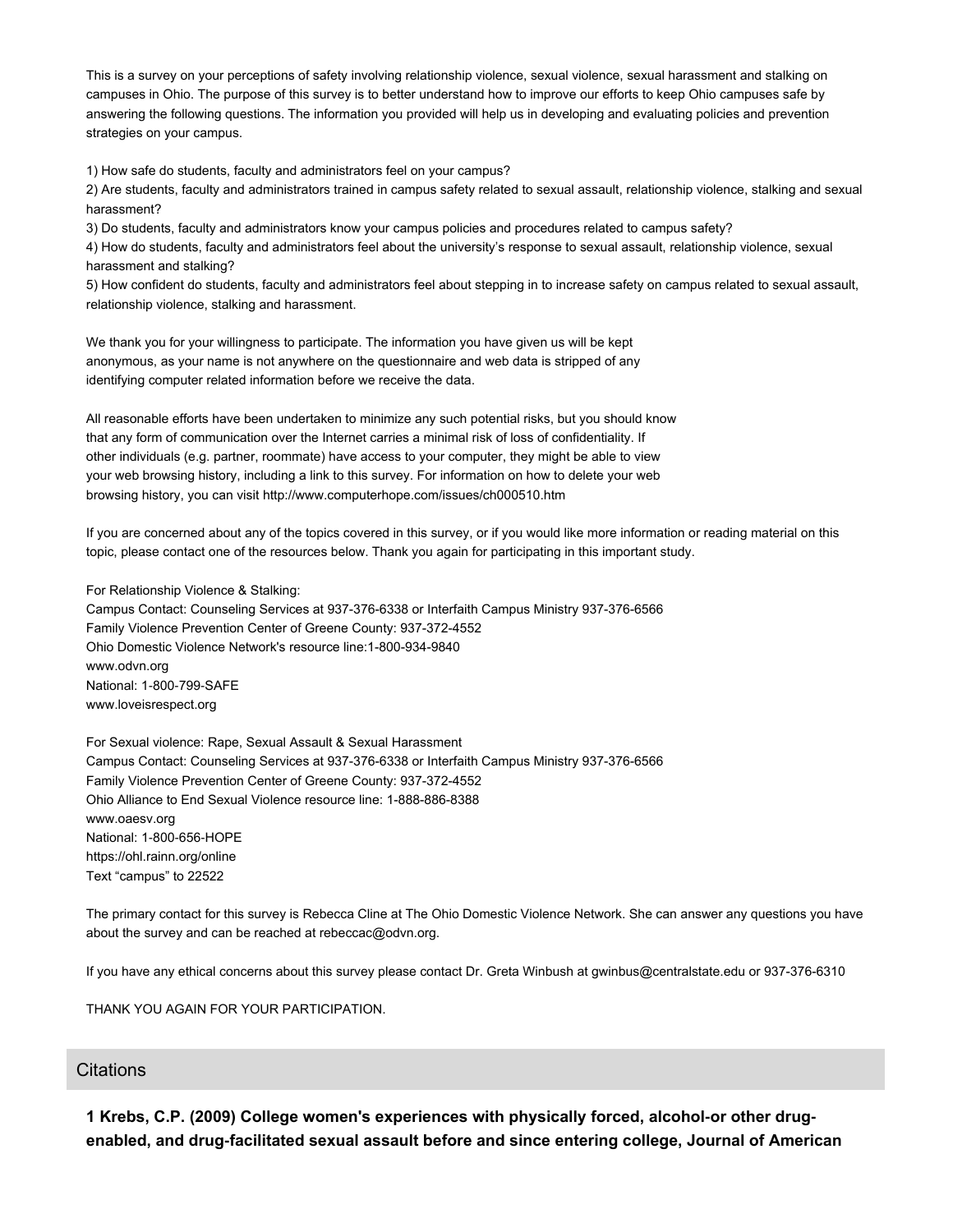**College Health, 57 (6):639‐649.**

2 Edwards, K. M., Probst, D. R., Tansill, E. C., & Gidycz, C. A. (in press). Women's reactions to **participation in interpersonal trauma research: A longitudinal study. Journal of Interpersonal Violence.**

Edwards, K. M., Kearns, M. C., Calhoun, K. S., & Gidycz, C. A. (2009). College women's reactions to **participating insexual assault research: Is it distressing? Psychology of Women Quarterly, 33, 225‐ 234.**

**3 See for example: http://cola.unh.edu/justiceworks/project‐unwanted‐sexual‐experiences**

4 Koss, M.P., Abbey, A., Campbell, R., Cook, S., Norris, J., Testa, M., Ullman, S., West, C., & White, J. **(2007). Revising the SES: A collaborative process to improve assessment of sexual aggression and victimization. Psychology of Women Quarterly, 31, 357‐370.**

**Fisher, B. S. & Cullen, F. T. (2000). Measuring the sexual victimization of women: Evolution, current controversies, and future research. Measurement and analysis of crime and justice, 4, 317‐390.**

Fisher, B. S., Cullen, F. T., & Daigle, L. E. (2005). The discovery of acquaintance rape: The salience of **methodological innovation and rigor. Journal of Interpersonal Violence, 20, 493–500. 5 See for example: http://sites.nationalacademies.org/DBASSE/CNSTAT/Rape\_and\_Sexual\_Assault/index.htm http://www8.nationalacademies.org/onpinews/newsitem.aspx?RecordID=18605**

**http://www.cdc.gov/violenceprevention/pdf/nisvs\_report2010‐a.pdf**

**6 http://www.midss.org/content/sexual‐experiences‐survey‐long‐form‐victimization‐ses‐lfv and http://www.midss.org/content/sexual‐experiences‐long‐form‐perpetration‐ses‐lfp 7 http://www.cdc.gov/violenceprevention/pdf/nisvs\_report2010‐a.pdf**

**8 https://www.ncjrs.gov/pdffiles1/nij/grants/221153.pdf**

**9 McNeely, C., Nonnemaker, J. & Blum, R. (2002). Promoting school connectedness: Evidence from the National Longitudinal Study of Adolescent Health, Journal of School Health, 72, 138‐146. Whitlock, J. (2006). Youth perceptions of life at school: Contextual correlates of school connectedness in adolescence. Applied Developmental Science, 10, 13‐29.**

**10 Adapted from Sulkowski, M. (2011). An investigation of students' willingness to report threats of violence in campus communities. Psychology of Violence, 1, 53‐65.**

**11Adapted from Defense Equal Opportunity Climate Survey http://deocs.net/docdownloads/sampledeocs\_2014jan.pdf**

**12 Adapted from Carleton College's Campus Climate Survey, developed by Rankin & Associates, Consulting: https://apps.carleton.edu/governance/diversity/campus\_climate\_survey/results/**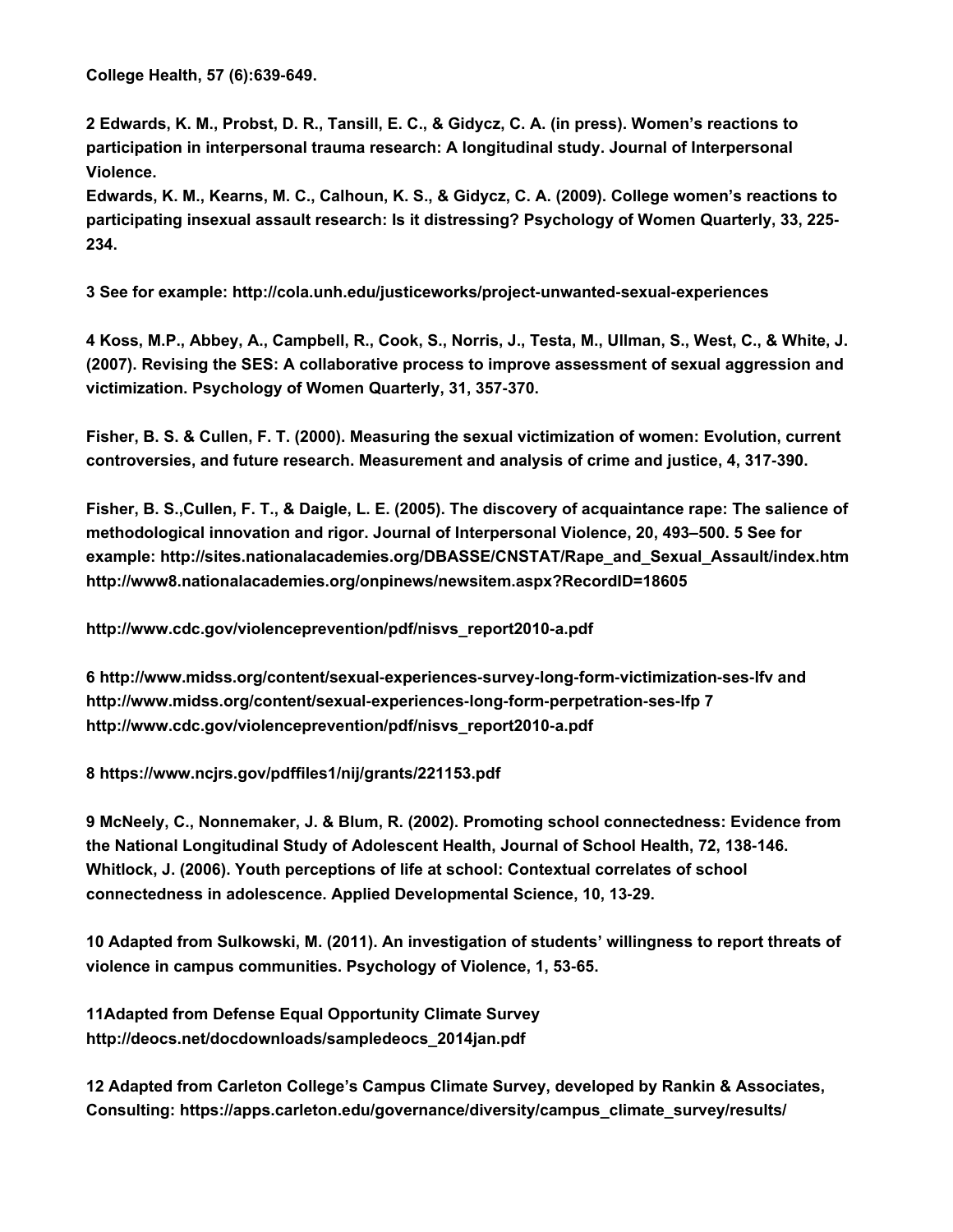**13 For example, in their recent report on how the Bureau of Justice Statics could improve the way they measure rape, the National Academy of Sciences Division of Behavioral and Social Sciences and Education Committee on National Statistics said: "The survey's language should explicitly describe the behavior involved rather than solely using terms like rape. For example, on the National Violence Against Women Survey, respondents were asked: 'Has a man or boy ever made you have** sex by using force or threatening to harm you or someone close to you? Just so there is no mistake **we mean putting a penis in your vagina.' This question describes a specific action, which is more likely to be clearly understood than asking a respondent if he or she has been raped." See "Report Brief" at http://sites.nationalacademies.org/DBASSE/CNSTAT/Rape\_and\_Sexual\_Assault/index.htm.**

**14 See for example:**

**http://sites.nationalacademies.org/DBASSE/CNSTAT/Rape\_and\_Sexual\_Assault/index.htm http://www.cdc.gov/violenceprevention/nisvs/2010\_report.html**

### More citations

**15 All questions in this section are from the Campus Sexual Assault (CSA) Study by Krebs et al. (2007)**

**https://www.ncjrs.gov/pdffiles1/nij/grants/221153.pdf**

**16 From the University of New Hampshire http://cola.unh.edu/sites/cola.unh.edu/files/departments/Justiceworks/use/UNHUSESsurvey2012.pdf**

**17 Adapted from Banyard et al (2009). Friends of survivors: The community impact of unwanted sexual experiences. Journal of Interpersonal Violence, 25, 242‐246.**

**18 Banyard, Moynihan, et al, 2013.How do we know it works? Psychology of Violence http://psycnet.apa.org/journals/vio/4/1/101/**

**19 Measuring actual bystander behavior may also be of interest to campuses. However, this is complex and questions must be tailored to be appropriate for a given campus community. Readers interested in including such measures should consult Banyard, Moynihan et al. (2014). How do we know if it works? Measuring outcomes in bystander focused abuse prevention on campuses, Psychology of Violence, 4(1), 101‐115.**

**20 Banyard, Moynihan, et al, 2013. http://psycnet.apa.org/journals/vio/4/1/101/**

**21 Adaptation of Merchant Marine Academy Survey http://www.marad.dot.gov/documents/Report‐ Sexual\_Harassment\_and\_Sexual\_Assault\_at\_the\_USMMA.pdf**

**22 Adapted from McMahon (2010). Rape Myth Beliefs and Bystander Attitudes, Journal of American College Health, 59, 3‐11. (Adaptation of Banyard et al measures.) http://www.tandfonline.com/doi/pdf/10.1080/07448481.2010.483715#.UzcYXfldWSo**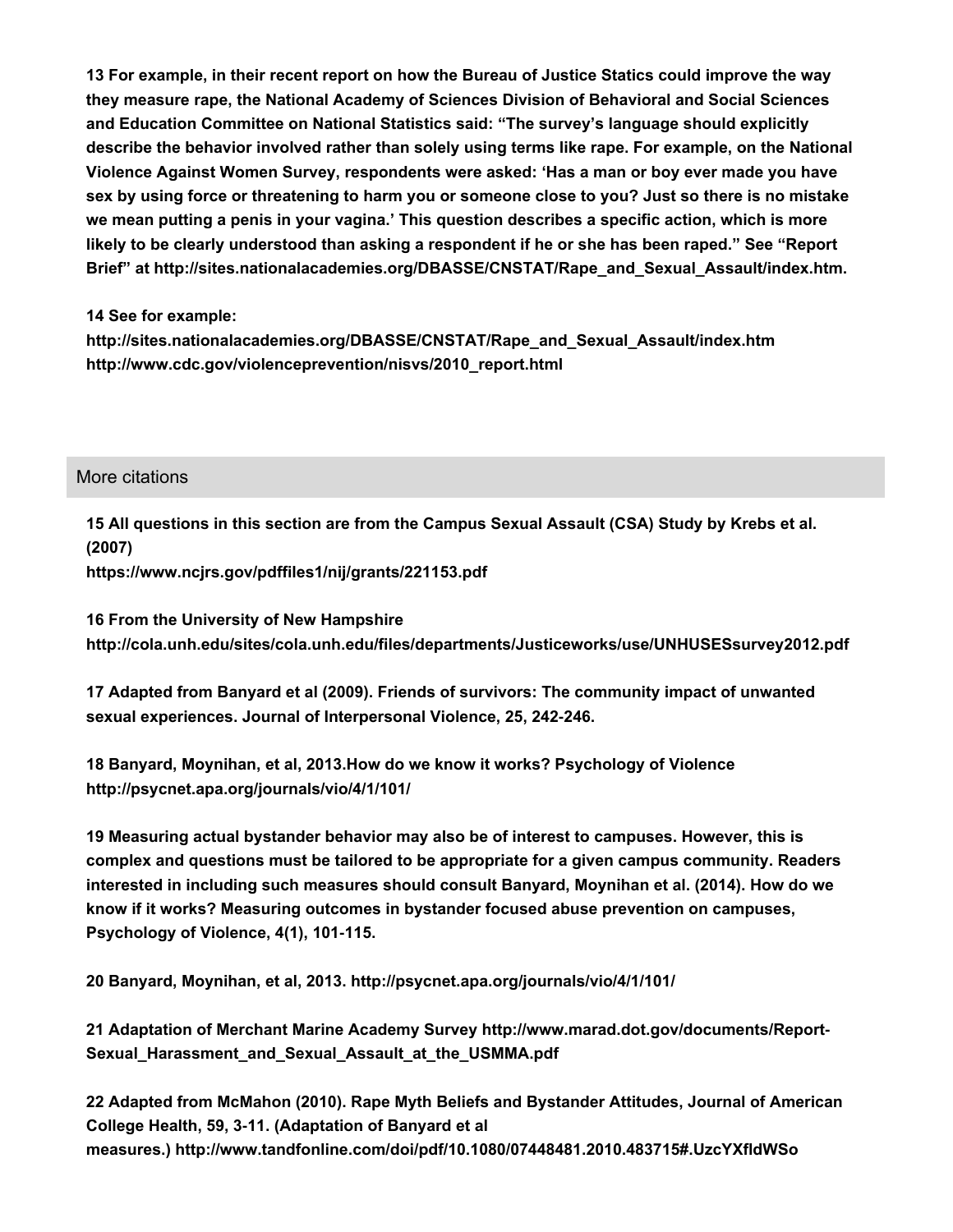**23 Defense Equal Opportunity Climate Survey**

**http://deocs.net/docdownloads/sampledeocs\_2014jan.pdf and Banyard et al (2009). Friends of survivors: The community impact of unwanted sexual experiences. Journal of Interpersonal Violence, 25, 242‐246.**

**24 Adapted from McMahon (2010). http://www.tandfonline.com/doi/pdf/10.1080/07448481.2010.483715#.UzcYXfldWSo**

**25 Ibid. Hamby, 2014, Intimate Partner and Sexual Violence Research: Scientific Progress, Scientific Challenges, and Gender. Trauma, Violence, and Abuse. Online first. See also Hamby & Turner (2013). Measuring teen dating violence in males and females, Psychology of Violence, 3, 323‐339.**

**26 http://www.cdc.gov/violenceprevention/pdf/nisvs\_report2010‐a.pdf**

**27 https://cola.unh.edu/justiceworks/project‐unwanted‐sexual‐experiences**

**28 Foshee, V.A., Bauman, K.E., Arriaga, X.B., Helms, R.W., Koch, G.G., & Linder, G.F. (1998). An Evaluation of Safe Dates, an Adolescent Dating Violence Prevention Program. American Journal of Public Health, 88(1), 45‐50.**

**http://ajph.aphapublications.org/doi/pdf/10.2105/AJPH.88.1.45 See also http://www.cdc.gov/ncipc/pub‐ res/IPV\_Compendium.pdf. 29 See for example**

**http://www.cdc.gov/violenceprevention/nisvs/2010\_report.html See also: Hamby S., Finkelhor, D. & Turner, H (2012). Teen dating violence: Cooccurance with other victimizations**

**in the National Survey of Children's Exposure to Violence (NatSCEV). Psychology of Violence, 2, 111‐ 124. Hamby, S., Turner, H., (October, 2013) Measuring teen dating violence in males and females: Insights from the national survey of children's exposure to violence. Psychology of Violence, Vol 3(4), 323‐339.**

**29 Concerns About Measuring "Spirituality" in Research, Harold G. Koenig, MD, Journal of Nervous Mental Disorders 2008;196: 349–355.**

**30 Plante, T.G., & Canchola, E.L. The association between strength of religious faith and coping with American terrorism regarding the events of September 11, 2001, under review.**

**31 Plante, T.G., Vallaeys, C., Sherman, A.C., & Wallston, K.A. (2002). The development of a brief version of**

**the Santa Clara Strength of Religious Faith Questionnaire. Pastoral Psychology, 50, 359-368.**

#### Final Citation page

**32 Sherman, A.C., Plante, T.G., Simonton, S., Moody, V., & Wells, P. Impact of religiousness and**